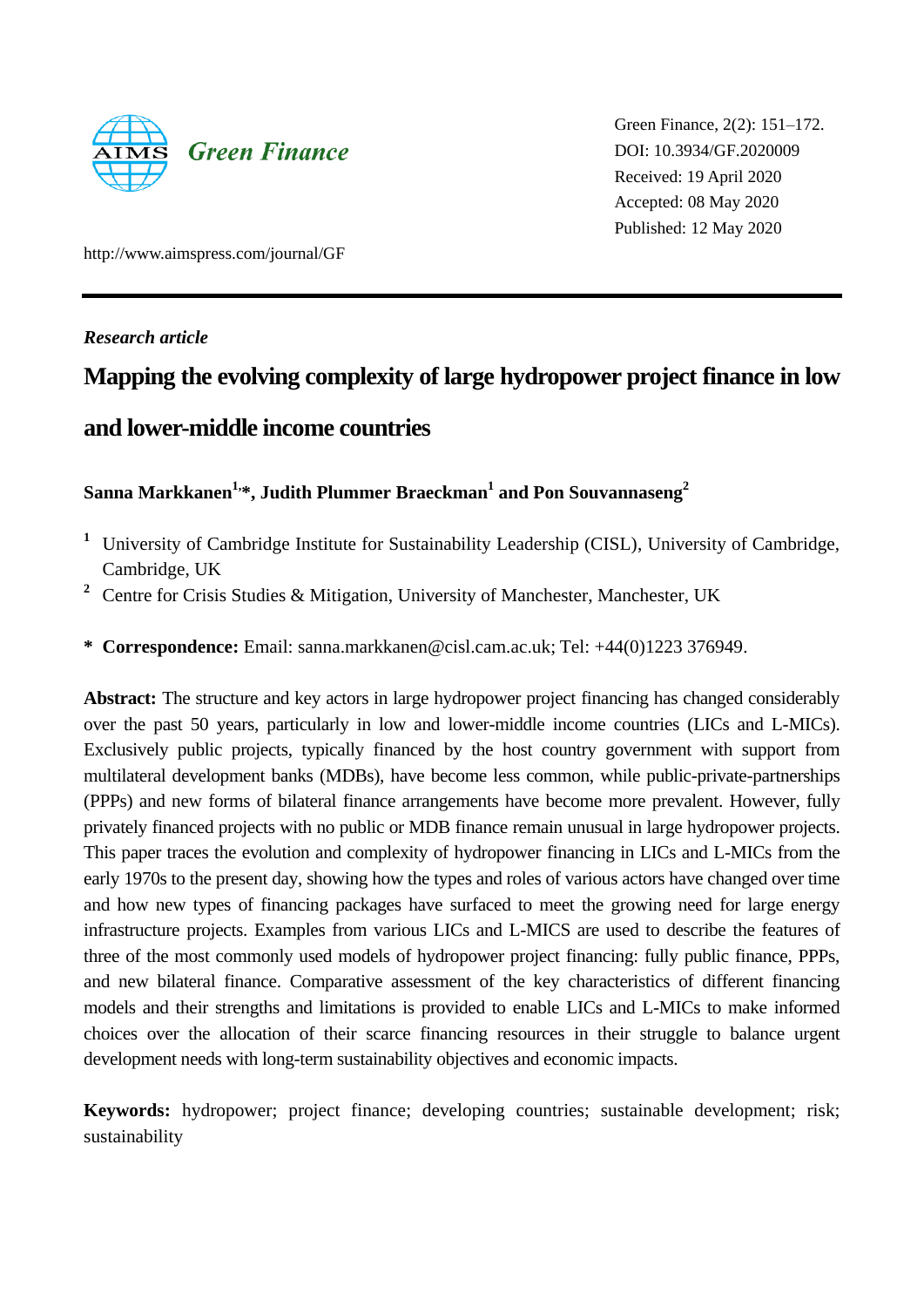#### **1. Introduction**

The majority of the world's untapped techno-economically feasible hydropower potential is situated in low and lower-middle income countries  $(LICs)$  and  $L-MICs$ <sup>1</sup>. In these countries, sustainably developed large hydropower projects could provide stable, low-carbon, cost-effective electricity to under-served populations and a growing industrial base, while also delivering a range of additional benefits such as flood control, irrigation and potable water reservoirs associated with multi-purpose projects (IEA-ETSAP & IRENA, 2015; World Energy Council, 2015)<sup>2</sup>. Large hydropower could also perform an essential role in stabilising the electricity grid and providing electricity storage as these countries increase their intermittent renewable electricity generation capacity (IEA-ETSAP & IRENA, 2015; World Energy Council, 2015). However, lack of available financing for large hydropower projects could negatively affect the ability of these countries to take advantage of their natural resources for social and economic development.

Over the past 50 years, the availability and types of financing that is accessible for LICs and L-MICs for large energy infrastructure projects has changed radically. In the 1970s to 1990s, most large hydropower projects in LICs and L-MICs were developed using primarily public sector funding, with equity investment from the host country government and debt finance from multilateral development banks (MDBs). From the 1990s onwards, public sector funding for such projects has dwindled—a process that has taken place in the context of broader political and economic changes, including an ideological shift towards greater reliance on the private sector in development finance and the emergence of countries such as China and South Korea as key players on the global economic and political stage.

In 1999, it was estimated that some \$15 billion of investment annually would be needed for hydropower projects in LICs and L-MICs (Briscoe, 1999). At the same time, MDBs were shifting away from financing such projects on the grounds that they can generate revenue, and public sector funding ought to be directed to sectors like health and education that could not be self-funding. However, the shift to a greater use of private financing in LICs and L-MICs seemed unlikely: between 1990 and 1995 private finance supported just 7% of new hydropower projects in such countries (Briscoe, 1999). This was explained by the reluctance of the private sector to invest in

<sup>&</sup>lt;sup>1</sup> Low income countries (LICs) and lower-middle income countries (L-MICs) are definitions used by OECD and the World Bank. Since July 2019, a country has been classified as low-income (LI) or lower-middle income (L-MI) if its Gross national income per capita is US\$3,995 or below. The term low and lower-middle income countries (LICs and L-MICS) is used to refer to all countries that meet this criterion.

 $2$  A large dam, as defined by the International Commission on Large Dams (ICOLD, 2011, p3), is "a dam with a height of 15 metres or greater from lowest foundation to crest or a dam between 5 metres and 15 metres impounding more than 3 million cubic metres".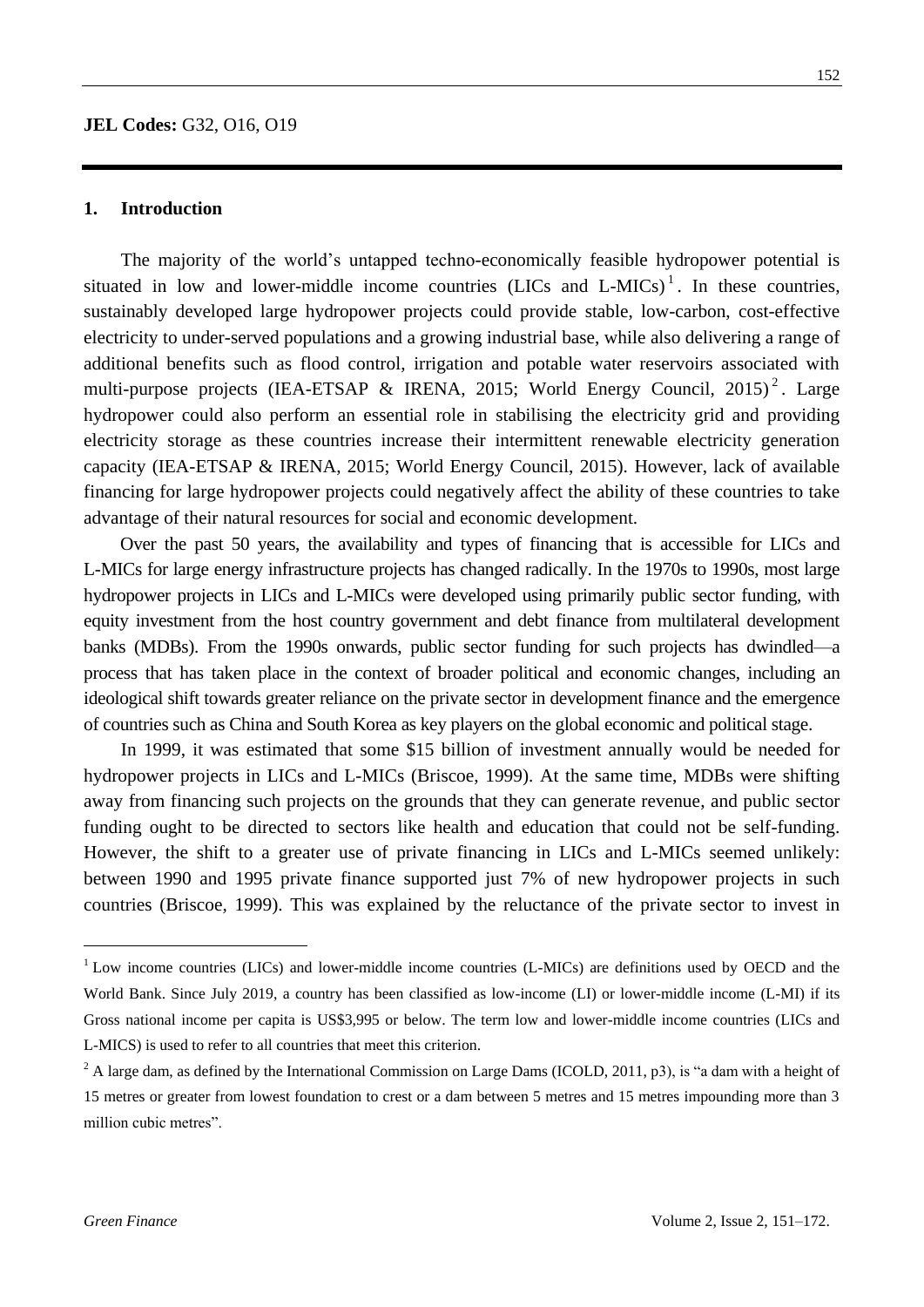hydropower projects in unfamiliar markets because of the perceived political, commercial and financial risks, particularly the concern about the long-term payment risk (IFC, 2015). The need for substantial investment to cover set-up costs, such as the various investigations that need to be completed before construction can commence, further increases the level of risk, as the losses will be high if a project fails to reach financial closure (for more detail on the process of achieving financial closure, see Markkanen and Plummer Braeckman (2019)).

To address these challenges, financing models that enable greater private sector contribution but retain some form of MDB involvement emerged. Instead of granting large amounts of concessionary debt to the governments in LICs and L-MICs, MDBs assumed a new role that focuses on leveraging financing for projects in from private sources. This attitude is now also reflected in the World Bank's Maximizing Finance for Development (MFD) approach approved in 2017 (World Bank, 2017b). Under the MFD agenda, techniques such as "blended finance" (IFC, 2017) and complex multilateral guarantees for PPPs are becoming pivotal for large energy infrastructure projects in LICs and L-MICs, including hydropower. Thus, most PPP-financed projects in LICs and L-MICs involve a complex mix of investors, lenders, public finance and guarantees, and multiple legal agreements. The high degree of complexity makes PPP projects slow and cumbersome, with each project taking several years to achieve financial closure.

In some more recent financing arrangements, the debt financing for new projects comes predominantly (or exclusively) from export credit agencies, such as China Exim Bank. Under these arrangements, it is not unusual for the vast majority of debt to be provided by just one financing agency directly to the host country government. These bilateral financing arrangements herald a return to simpler, faster, financing models (with fewer actors and more clearly defined roles), but with radically different dynamics and implications<sup>3</sup>. Whereas earlier bilateral finance typically included some grant element from a high-income country to a low-income country, or export credit finance for a small proportion of project cost, the "new" bilateral arrangements entail commercial debt or export credit issued for the vast majority of the project's total costs by a middle-income country to a low-income country. These financing arrangements thus come with a different set constraints and risks, such as the absence of strong safeguards and increased government indebtedness for the countries that access them. Due to the dominant position of China in this field, what we term here as "new bilateral finance" is elsewhere often referred to as "Chinese finance"<sup>4</sup>.

In order to understand the extent and implications of the changing financing landscape on LICs and L-MICs, this paper maps out the three most commonly used models of hydropower finance: fully public, PPP, and new bilateral finance. Each of these models has strengths and limitations, which influence their

<u>.</u>

<sup>&</sup>lt;sup>3</sup> Bilateral finance from country aid programmes or export credit agencies (such as that provided by KfW or Hermes) is not new and has long been used in large infrastructure projects. "New" bilateral finance, however, is coming from different countries, such as China and Korea, and in significantly greater quantities than that previously available. In the late 1990s, bilateral aid was dominated by funds from Japan (Tirpak & Adams, 2008). The detailed analysis of the incentives for countries like China to provide this new bilateral finance is not covered in this paper, but is discussed in other research such as Chen et al. (2016) and Hensengerth (2013).

 $4$  See Heiser et al. (2018) for a detailed explanation and discussion.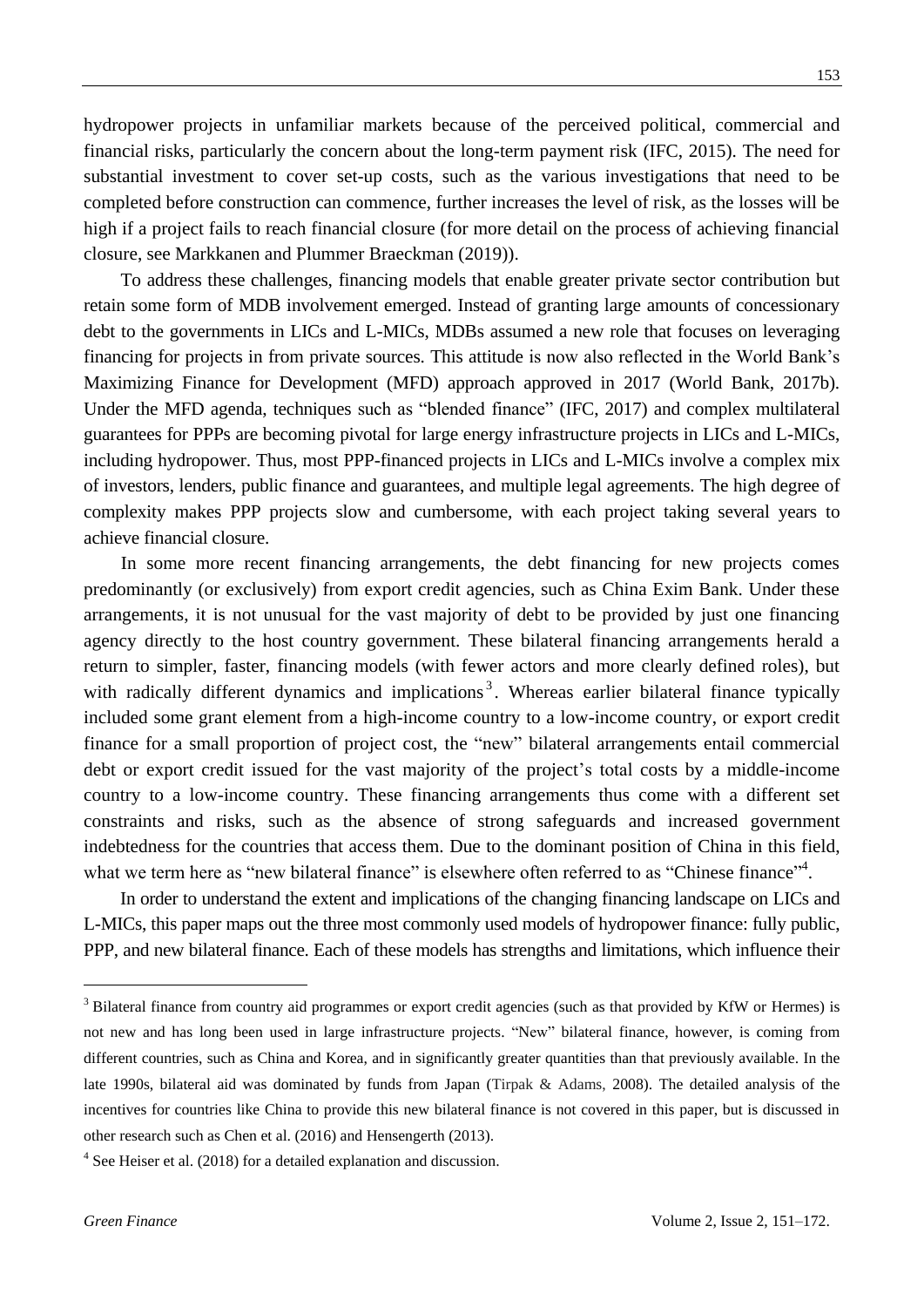availability and suitability for large hydropower projects in these countries. The aim of the paper is to provide a comparative analysis of the short-and long term fiscal and economic implications of the various financing models to governments in LICs and L-MICs, to better enable them to make informed decisions that balance their urgent development needs with long-term sustainability objectives.

This paper draws on a non-systematic literature review and desk-based analysis, which was carried out as part of a larger research project on sustainable hydropower development in LICs and L-MICs. The research that feeds into this paper concentrated primarily on the role of finance, including the changing availability of different types of financing, the relative complexity or simplicity of the different financing models, and the implications of different financing models for the host countries. In addition to the literature review the research involved the mapping of the financing arrangements of a range of hydropower projects. The primary purpose of this mapping exercise was to develop a comparative analysis of the strengths and limitations of the different financing models that are available for LICs and L-MICs.

The desk-based research enabled us to identify three main financing approaches and their common or typical characteristics, which we illustrate through examples from LICs and L-MICs in South and Southeast Asia and sub-Saharan Africa. The examples are drawn from varying geographical and political contexts in countries with low electrification rates and high development needs, in order to contextualise the discussion in the sustainable development discourse using real world examples.

The analysis presented in this paper focuses exclusively on the financing of large hydropower projects which are grid connected<sup>5</sup>. Although small-scale hydropower projects and micro-hydropower plants are helpful for decentralised electricity generation and micro-grids (Pepermans et al., 2005), these projects generally have an entirely different financial structure.

In the next section of this paper, we provide a brief overview of hydropower project development over time and discuss how large hydropower projects can facilitate sustainable socioeconomic development in countries with low electrification rates. Section 3 focuses on fully publicly funded projects with an example from Zambia, while Section 4 describes PPPs with examples from Cameroon and Lao PDR. Section 5 sheds light on new types of bilateral finance, with examples from Ghana and Uganda. Section 6 discusses the relative strengths and limitations associated with each of the three financing models, with conclusions offered in Section 7.

## **2. Hydropower as a tool for sustainable socioeconomic development**

Hydropower is an important and reliable source of renewable energy. Providing 16% of electricity worldwide (IEA, 2018; IRENA, 2019), hydropower is used in some 160 countries, and accounts for more than 50% of total electricity generation in at least 35 countries (IEA-ETSAP & IRENA, 2015). Even after recent increases in intermittent renewable energies such as wind and solar, hydropower still accounts for over 50% of renewable electricity globally (IRENA, 2019) and over 95% of the world's operational electricity storage. As such, hydropower is an important enabler for

 $<sup>5</sup>$  For an explanation of how project size affects financing options, see Markkanen and Plummer Braeckman (2019).</sup>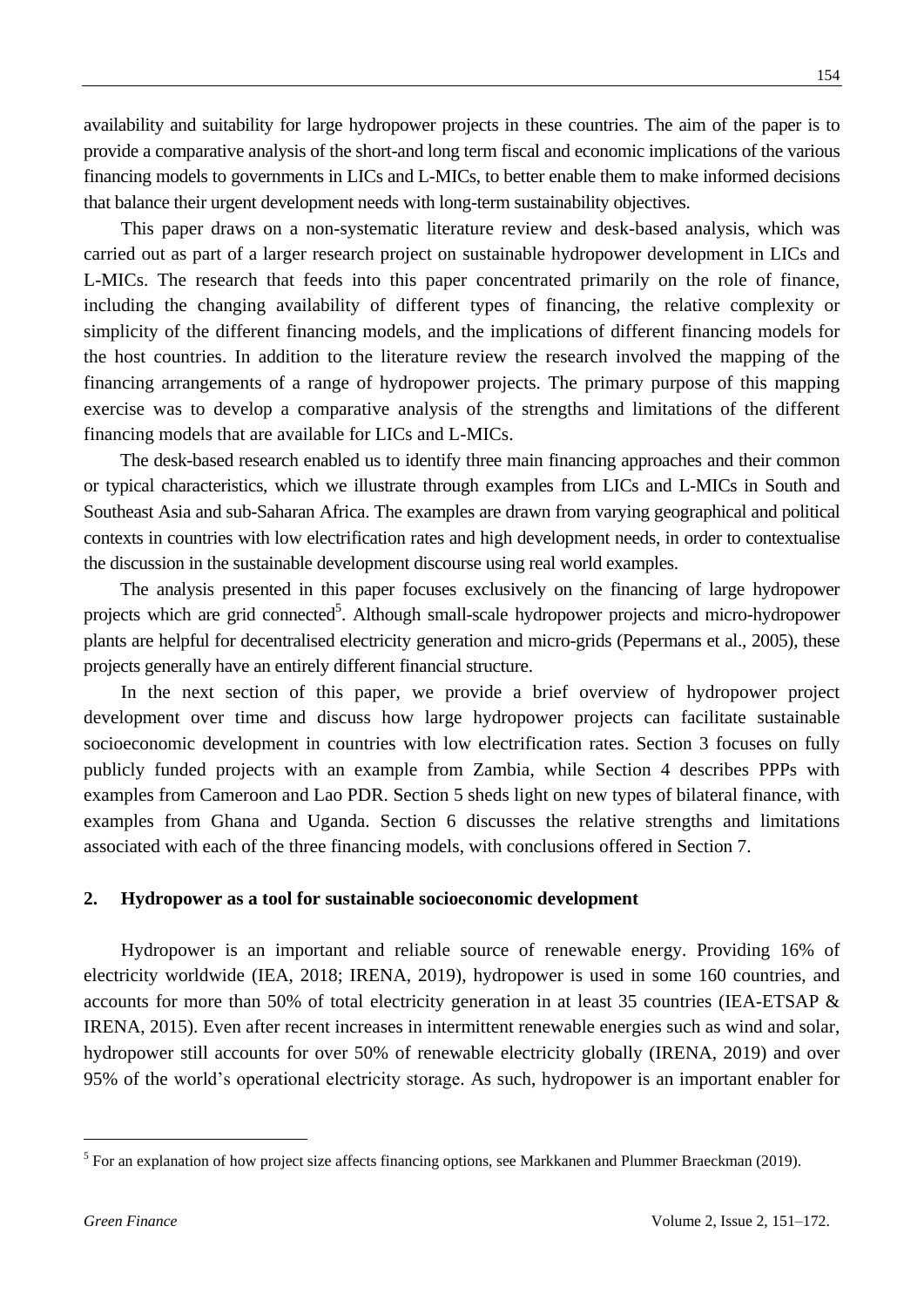the deployment of other renewable energy systems and the development of sustainable electrification programmes in countries with low electricity access rates (World Energy Council, 2015).

Reliable energy supply and productive use of electrification are essential prerequisites for economic development (Blimpo & Cosgrove-Davies, 2019). However, access to modern energy services remains incomplete in many parts of the world, especially in South and Southeast Asia and sub-Saharan Africa (IEA, 2017; World Bank & IEA, 2015). In both continents, inadequate electricity supply is exacerbating inequalities and causing frequent electricity outages, hindering economic development (Blimpo & Cosgrove-Davies, 2019; MIGA, 2018; World Bank, 2018). In Southeast Asia, 65 million people live without electricity and 250 million are reliant on solid biomass as a cooking fuel (IEA, 2017). In 2000–2014, electricity access rate in South Asia increased from 57% to 80%, yet over 250 million people in India still lack access to electricity (World Bank, 2017a). In sub-Saharan Africa, only 43% of the population have access to electricity, and the total number of people without electricity access has increased over the past decade as population growth has outpaced the improvements in grid extensions (Blimpo & Cosgrove-Davies, 2019). In large parts of both Africa and Asia, indoor and outdoor energy-related air pollution associated with the use of biomass in cooking and heating continues to present major risks to public health while also contributing to rising carbon dioxide  $(CO_2)$ emissions (IEA, 2017) and deforestation (World Bank, 2017a; World Bank & IEA, 2015).

As shown in Figure 1, the untapped potential for hydropower remains high in many LICs and L-MICs with low electricity access rates (IEA-ETSAP & IRENA, 2015; World Bank Group, 2014). In Nepal, for example, the electricity access rate is around 50% in urban areas and below 25% in rural areas (World Bank & IEA, 2015), while nearly 99% of the country's 90,000 MW hydropower potential remain unexploited (Alam et al., 2017). In sub-Saharan Africa, more than 90% of the available economically feasible hydropower potential for energy generation remained unharnessed in 2013, in spite of a sustained and chronic power crisis throughout the region (Corfee-Morlot et al., 2019; World Bank, 2017a; World Bank & IEA, 2015)<sup>6</sup> with negative implications for health, employment and economic growth (Blimpo & Cosgrove-Davies, 2019).

Large hydropower projects can foster sustainable economic growth and improve electricity access rates without forcing LICs and L-MICs to compromise their commitment to the Paris Agreement (Cheng et al., 2020; World Energy Council, 2015). Unlike small-scale, off-grid solutions which have been widely utilised to improve energy access in rural areas, large hydropower projects supply cost-effective, low-carbon electricity to densely populated urban areas and industries. For example, the Bujagali hydropower project in Uganda nearly doubled the country's electricity supply, while Nachtigal hydropower project in Cameroon<sup>7</sup> is expected to increase Cameroon's electricity supply by 30% (World Bank, 2018) and help ease the frequent power outages (MIGA, 2018).

Large hydropower projects can also deliver a range of additional benefits such as flood control, irrigation and potable water reservoirs associated with multi-purpose projects (IEA-ETSAP & IRENA, 2015; World Energy Council, 2015). Better utilisation of the untapped hydropower potential

<sup>&</sup>lt;sup>6</sup> The economically feasible hydropower potential of a country will change over time, as there are changes in technology and the cost of energy from other sources (IRENA, 2012).

<sup>&</sup>lt;sup>7</sup> For definitions of terms such as "financial closure", see Markkanen & Plummer Braeckman (2019).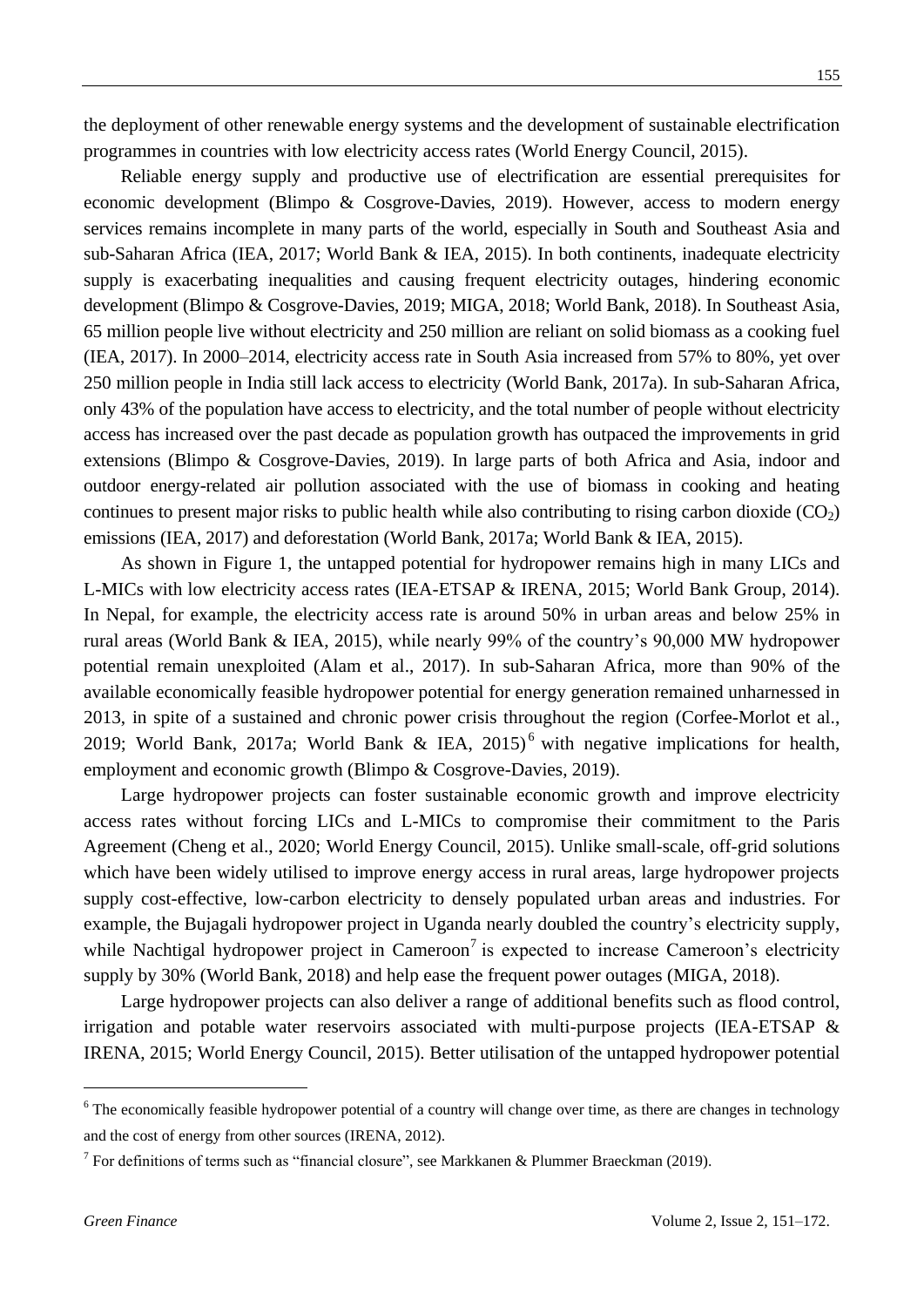in LICs and L-MICs can facilitate progress towards the broader United Nations Sustainable Development Goals (SDGs): directly for SDG7 (access to affordable, reliable, sustainable and modern energy for all), and indirectly for SDG8 (decent work and economic growth), SDG9 (resilient infrastructure and inclusive and sustainable industrialisation), SDG 1 (no hunger), SDG2 (eradication of poverty) and SDG6 (clean water and sanitation).



**Figure 1.** Hydropower potential, access to electricity and access deficit in 20 LICs and L-MICs in 2013. Source: Reproduction from World Bank Group (2014) Live Wire: A Knowledge Note Series for the Energy & Extractives Global Practice 2014/36 (page 2).

However, the full range of benefits from better utilisation of untapped hydropower potential is likely to materialise only if the development and financing of new projects is socially, economically and environmentally sustainable. This entails incorporating global best practice through a framework such as the Hydropower Sustainability Protocol (IHA, 2015; Locher et al., 2010) or development bank standards such as the International Finance Corporation's (IFC) performance standards (IFC, 2015) and equator principles (Equator Principles, 2013). New hydropower projects in LICs and L-MICs must also be financed is a way that makes the electricity from these projects accessible and affordable to local consumers without crippling the host country government finances.

#### **3. Fully public projects**

Until the 2000s, the majority of large hydropower projects in LICs and L-MICs were predominantly publicly funded. These projects involved combining support from MDBs or bilateral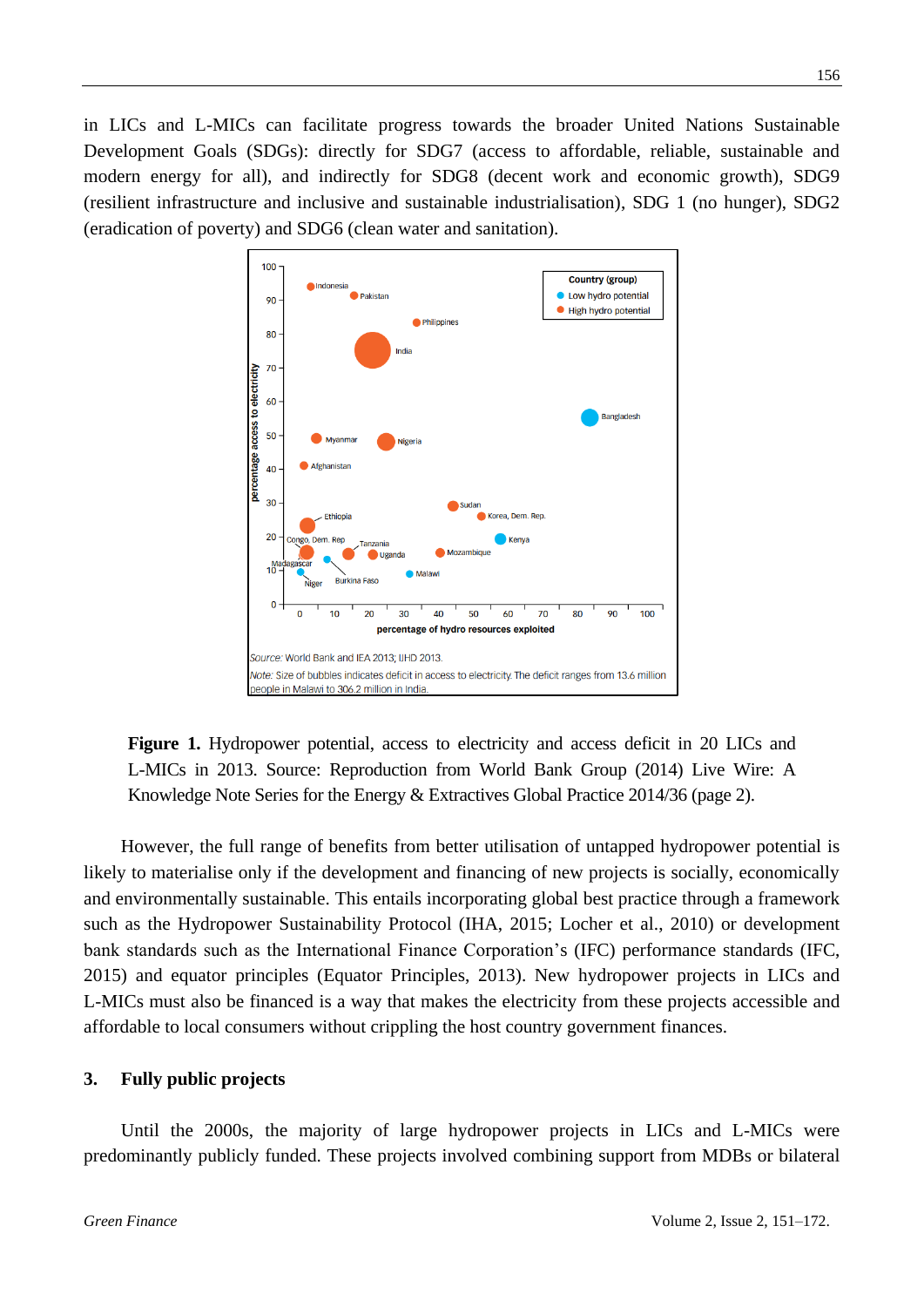aid agencies with national public finance from various sources, ranging from development financing to quasi-commercial government-owned utilities and parastatals (Oud, 2002).

Although financing from MDBs was available to all countries that were eligible for international assistance, more large projects were developed in middle-income countries with fast-growing economies, such as Brazil, China and India (Bottelier, 2007; Zimny et al., 2013). For example, the 1960 MW Koyna Hydropower project in India, which was commissioned in several stages from 1962 to 1981, was financed entirely by loans from the Government of India to the Maharashtra State Government. The World Bank provided the Government of India with a loan in US dollars to cover the foreign exchange portion of the cost, which the Government of India then on-lent to the project (World Bank, 1962).

In Zambia, the Itezhi-Tezhi hydropower project was built in 1974–1977 with a combination of a World Bank loan, a Government of Zambia loan and internal resources of the government-owned power company, ZESCO. In the absence of a special purpose company, the World Bank funds were lent to ZESCO rather than to the project (World Bank, 1973). As a result, the project's financial structure was relatively simple, as shown in Figure 2. In common with most projects of the time, the project was divided into separate civil works and electro-mechanical contracts through competitive bidding (so called "traditional contracting").



**Figure 2.** Financing structure of Itezhi Tezhi hydropower project, Zambia. Source: Authors' own work, drawing on data from World Bank (1973).

From the 2000s onwards, fewer hydropower projects in LICs and L-MICs have been financed exclusively by the public sector. Even in Brazil and India, where many projects were previously developed with government funding (sometimes with World Bank support), most projects now have some private sector involvement. A notable exception to this is China, where wholly public sector mega-projects are still being constructed, although more recently these rarely involve MDB finance. For example, the \$6.3 billion, 16,000 MW Baihetan hydropower plant (expected to be completed in 2021) is jointly financed by three government-owned agencies: the China Development Bank, the China Construction Bank, and the Yangtze Power Company (a subsidiary of the China Three Gorges Corporation) (Poindexter, 2017).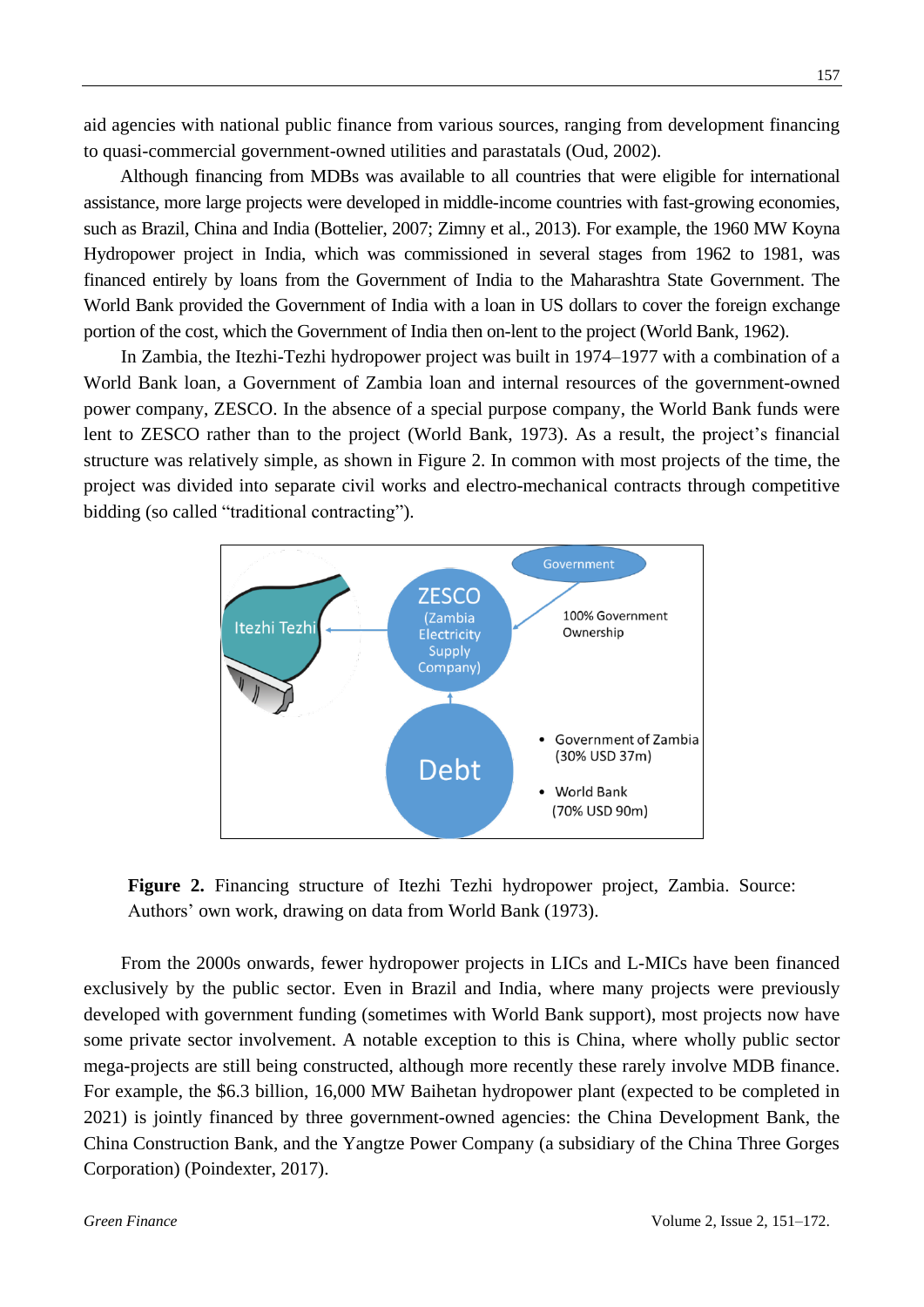### **4. Public-private partnerships (PPPs)**

The shift towards greater involvement of private finance does not entail simply replacing the previously prominent financiers (such as an MDB) with a private provider, as no single institution will accept the risk of such a project alone, especially in a LIC or an L-MIC. The PPP financing arrangements for large hydropower projects therefore tend to involve a large number of banks who all take on a proportion of the debt obligation and, consequently, share the risk. In a typical "blended" finance" model, resources are pooled by blending official development assistance (ODA) and domestic public funds with commercial finance. These syndicated loans are used especially by development finance institutions (including bilateral development banks) to broaden their co-financing structures and methods. Syndicated loans can also reduce transaction costs by harnessing the due diligence capacity of a multilateral development bank or another lead arranger on behalf of a group of investors to increase the pool of prospective debt financiers in unfamiliar country contexts (IFC, 2017). Another example of the "blended finance" model would be Collective Investment Funds (CIVs), such as United Overseas Bank's ASEAN China Investment Fund III, which made a \$25 million private equity investment in Vietnam's largest private hydropower company (Bitexco Power, 2016). Although CIVs are still unusual in hydropower financing, they may play a greater role in the future.

On the equity side, the host country government or a government-owned utility is replaced by a range of private sector investors. While the host country government often retains a share of the ownership under a PPP finance structure, this tends to be significantly smaller than in a typical publicly funded project. Successful examples of private (or public/private) finance for large hydropower in poorer countries tend to find equity investors from other parties involved in the project, such as a major contractor or the off-taker.

The complexity of a typical PPP project financing structure is illustrated in Figure 3 for the 1075MW Nam Theun II project in Lao PDR, which was commissioned in 2010. The financing package for this project involved the Government of Lao PDR, four MDBs, four export credit agencies, French bilateral funds from two agencies, nine international commercial banks, and seven Thai banks (Merme et al., 2014; Porter & Shivakumar, 2010). The loans were syndicated into two packages: one for Thai banks and one for international banks. The loans from the nine OECD banks were backed by guarantees from Multilateral Investment Guarantee Agency (MIGA), International Development Association (IDA) and Asian Development Bank (ADB) (Merme et al., 2014). The level of complexity becomes even more apparent when the links the various forms of financing by some agencies are highlighted. The ADB, for example, provided three different types of funds: grant funds of \$20 million to help fund the Government of Lao PDR's equity contribution; a project loan of \$50 million; and a partial risk guarantee of \$42 million. Some actors also assumed multiple roles in order to secure financial closure for the project: EDF were both the principal shareholder and the principal contractor, and the Electricity Generating Company of Thailand was both an off-taker and a shareholder.

PPP projects often involve a "for-profit" special purpose company  $(SPC)^8$ , which is set up to bring together various equity investors. Most of the debt required for the project is typically lent

<sup>8</sup> Also known as a Special Purpose Vehicle (SPV).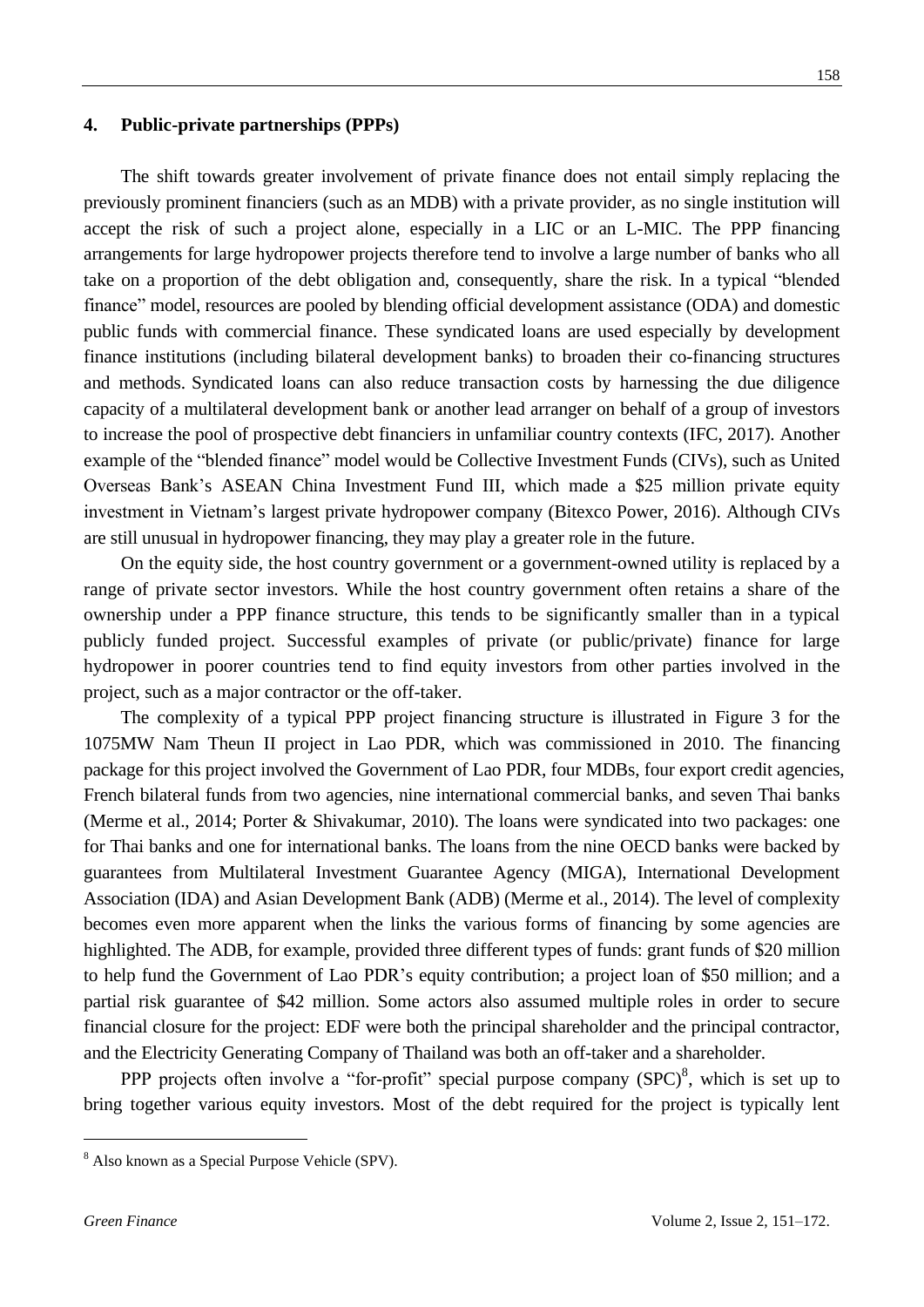directly to the SPC. However, some debt may still be issued to the host country government, in particular where the loan is of a sovereign nature and the host country government owns shares in the SPC. Ownership models such as BOOT (Build Own Operate Transfer<sup>9</sup>) allow private sector equity investors to generate income from the hydropower project for the duration of a pre-agreed concession period, which enables them to repay the debt and generate a profit before the asset is returned to the host country government ownership. In common with many PPPs, such as Nam Theun 2, the BOOT ownership model was used in the Nachtigal hydropower project in Cameroon, where a special purpose company (Nachtigal Hydro Power Company—NHPC) was set up by the equity investors to deliver the project, with debt issued by multiple lenders to the NHPC under a 35-year BOOT concession agreement (shown in Figure 4).



**Figure 3.** Financing structure of the Nam Theun 2 hydropower project, Lao PDR. Source: Authors' own work, drawing on data from World Bank (2005).

<sup>&</sup>lt;sup>9</sup> See Markkanen and Plummer Braeckman (2019) for a full description of various ownership models used under a PPP project financing structure, including BOOT and BOT.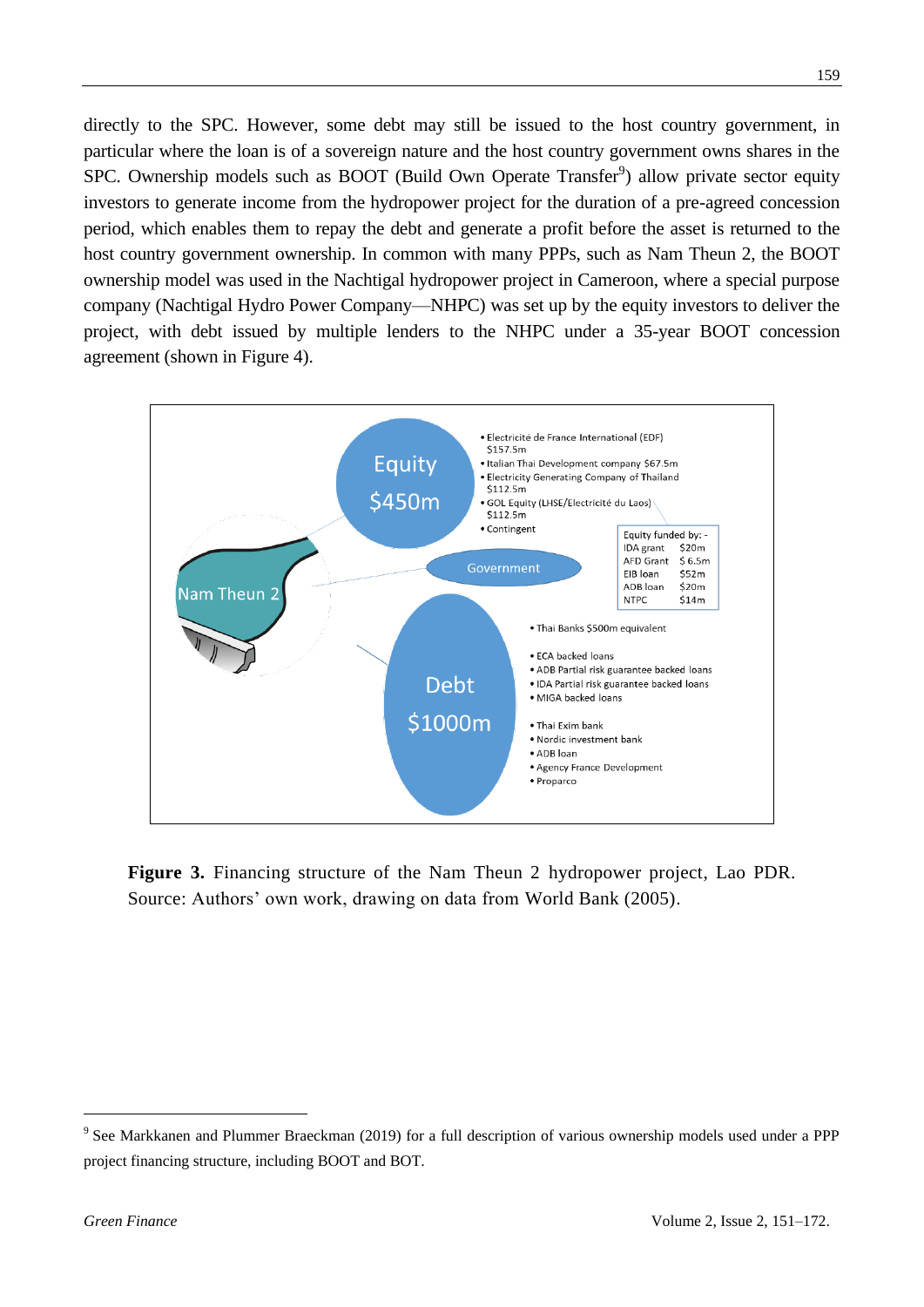

**Figure 4.** Financing structure of the Nachtigal hydropower project, Cameroon. Source: Authors' own work, drawing on data from multiple sources, including African Energy (2018) on equity investment distribution of shares, World Bank (2018) and MIGA (2018) on guarantees, and Ingram (2018) on total (estimated/expected) cost of project and sources of deb*.*

#### **5. "New" bilateral finance**

New forms of bilateral finance originate predominantly (but not exclusively) from upper-middle income country export credit agencies or development banks, such as the Brazilian Development Bank (BNDES), the China Exim Bank and China Development Bank. Given China's dominant position in utilising this financing approach, this form of finance is often referred to as "Chinese" finance". China's prevailing position in his field is particularly evident in the hydropower sector: although the precise figures on Chinese investment in hydropower are difficult to obtain, one estimate puts the five-year rolling average investment of Chinese finance in hydropower worldwide at \$4.4 billion (Gallagher, 2018).

Bilateral finance transactions typically involve only two parties: one financing agency (which is often an export credit agency) and the host country government. Occasionally, a small proportion of the debt is issued by a commercial bank from the same country as the financing agency and, for the poorest countries, some or all of the debt may be issued at a reduced interest rate (Bräutigam, 2011). All the debt is lent directly to the host country government and tends to cover the vast majority of the costs of the project (often up to 85%). There is rarely any MDB or other international agency involvement or oversight.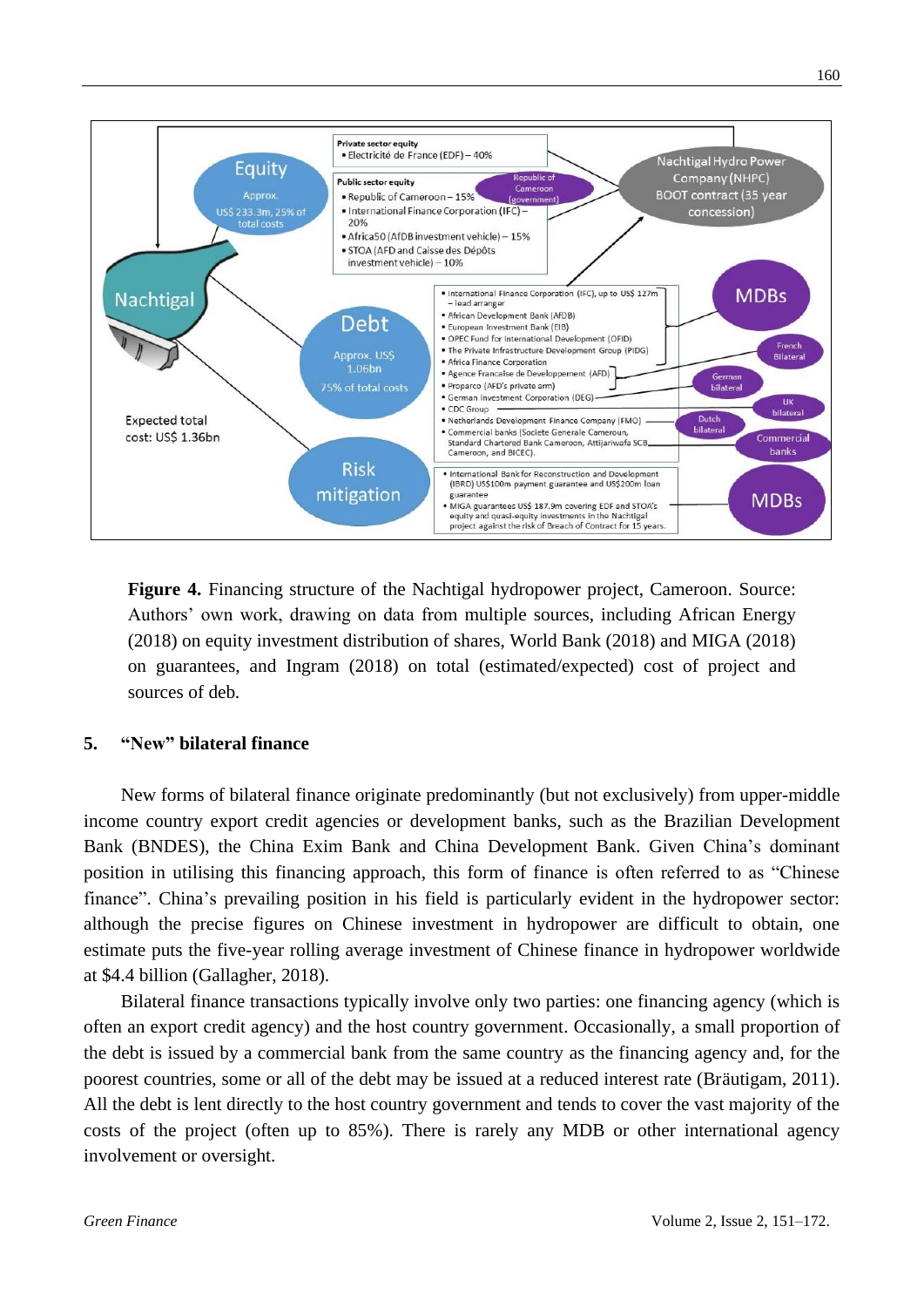The bilateral financing arrangement for the 183 MW Isimba hydropower project in Uganda, depicted in Figure 5, demonstrates several features that are typical of the new bilateral finance. First, the small number of actors means that it can be very quick to achieve financial closure. With a debt to equity ratio of 85/15, Isimba went from concept to commissioning in less than six years. The debt was provided by China EximBank loan with requirements for payment guarantees from the Ugandan Government (Eberhard et al., 2016), and equity investment came from the Government of Uganda (Dreher et al., 2017) (see Figure 5).



Figure 5. Financing structure of the Isimba hydropower project, Uganda. Source: Authors' own work, drawing on data from Meyer et al. (2018) and ODI (2016).

Second, the government-led public procurement that awarded the Engineering, Procurement and Construction (EPC) contract for Isimba to Chinese firms "tied" the finance to the skills and technology of these firms (ODI, 2016). However, the arrangement into which the Government of Uganda (GoU) entered with China International Water and Electricity Corporation (CWE) stipulated that the CWE contractors be hired only as builders, with no longer-term role as the hydropower project's owner or operator. This arrangement means that the Ugandan government acquired control over the hydropower plant as soon as it became operational. From this point onward, the Ugandan government, through the Uganda Electricity Generation Company Ltd. (UEGCL), assumed the responsibility for ensuring that local workers are appropriately trained and capable of taking over the operation of the plant. The government also assumed the responsibility for all operations and maintenance costs that are not covered by guarantees. Third, to protect against insolvency, the Eximbank required 45% of the loan to be in the form of an export buyer's credit with floating interest rate (equal to LIBOR + 3.5%) and the loan to be predicated on Uganda's oil reserves (Eberhard, 2016).

National natural resources were also used to collateralise financing for the 400MW Bui hydropower project in Ghana. The Bui project, which reached financial closure in 2008 and was completed in 2013, was collateralised with earnings from cocoa exports in a structured deal with the China EximBank. The Government of Ghana provided US\$60 million in equity (Authority, 2011) and received two credits from the China Exim Bank for the Bui Dam: a concessional loan of US\$263.5 million and a buyer's credit of US \$298.5 million (Figure 6). These loans were secured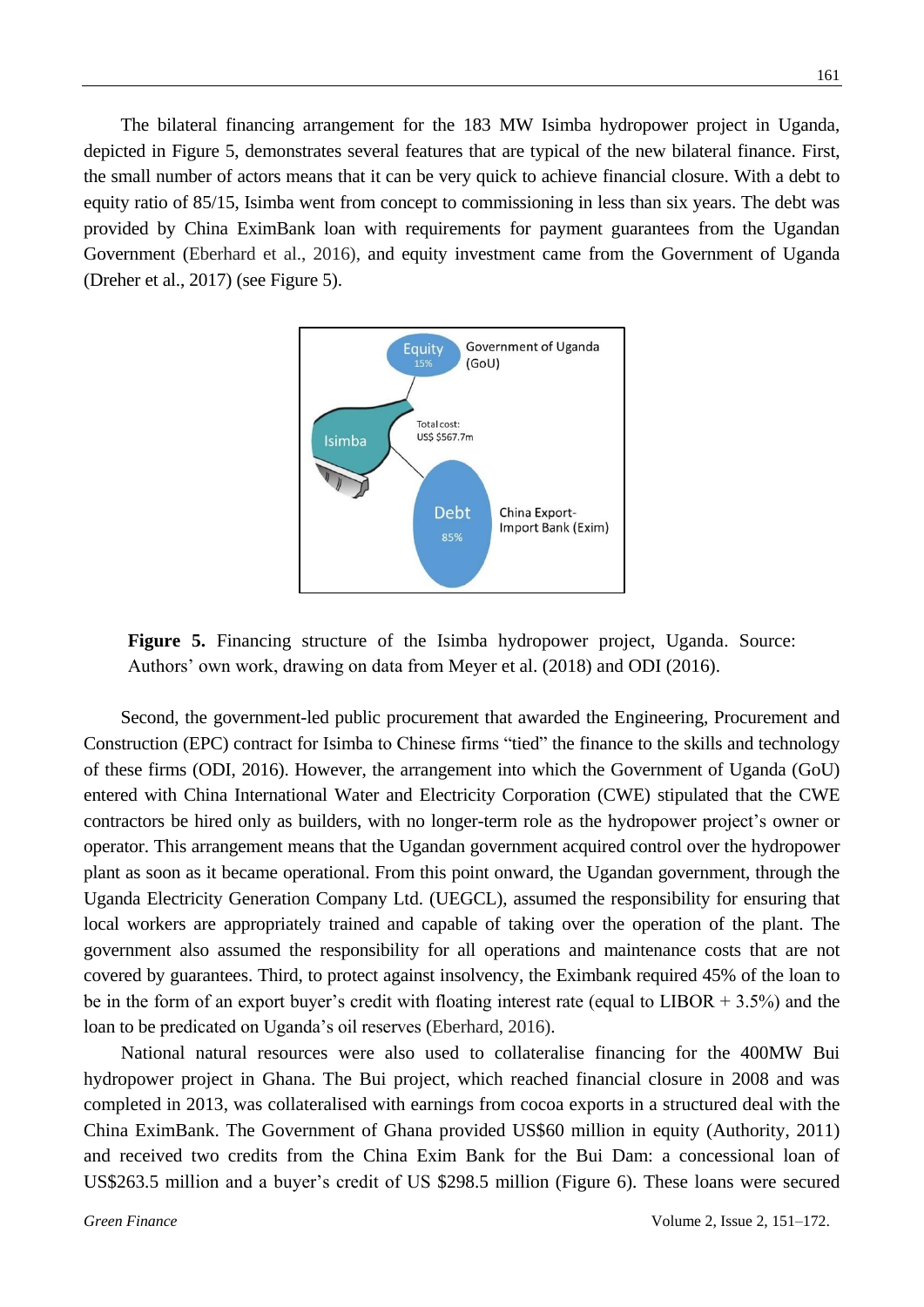against the proceeds from the sale of 30,000 tonnes of cocoa a year to China until the project generates enough funds from the sale of electricity to cover the loan repayments (Hensengerth, 2013; Obour et al., 2016). Unlike Isimba, the arrangements for the Bui dam took a long time to negotiate because Ghana was reluctant to commit to a link to cocoa exports (Hensengerth, 2011).



**Figure 6.** Financing structure of the Bui hydropower project, Ghana**.** Source: Authors' own work, drawing on data from Obour et al. (2016).

#### **6. Discussion**

The three financing models that are (or have been) most widely used for hydropower project development in LICs and L-MICs each have strengths and limitations, as summarised in Table 1.

## *6.1. Strengths and limitations of fully public projects*

In the second half of the  $20<sup>th</sup>$  century, fully public financing enabled developing countries to harness their natural resources to meet growing industrial and domestic demands for electricity at low cost, while also improving energy security and self-sufficiency and reducing vulnerability to energy market price fluctuations (Mott MacDonald, 2009). Multipurpose reservoir dams facilitated a wide range of other benefits, including irrigation, flood control, and recreation (World Energy Council, 2015). One of the main benefits of public financing was that the host country government was in control of the ownership and operational aspects of the projects from the start, which allowed them to set the electricity price to maximise economic benefits and productive uses.

However, large energy infrastructure projects are costly to develop and can absorb a substantial proportion of a county's available investment and borrowing potential, disadvantaging other sectors of the economy (Plummer Braeckman et al., 2019). Consequently, the poorest countries which were less able to harness public funding built comparatively few hydropower projects during the second half of the  $20<sup>th</sup>$  century when large amounts of public sector financing were directed to such projects. Although projects such as Owen Falls in Uganda (World Bank, 1961) and Nkula in Malawi (World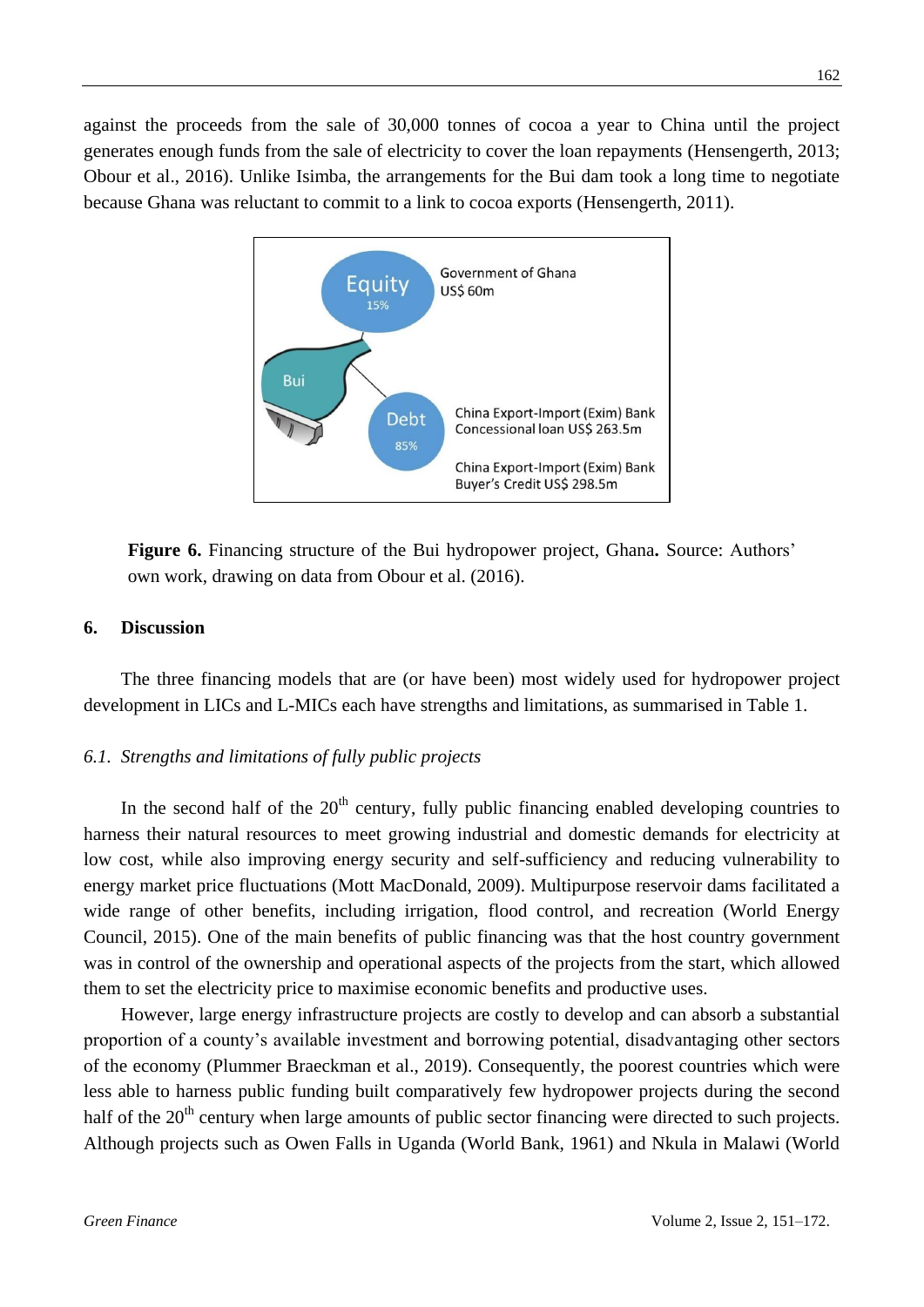Bank, 1977) went ahead, there were competing development priorities for the poorest nations' allocation of development finance.

#### *6.2. Strengths and limitations of PPP financing*

More recently, PPP financing have enabled large hydropower projects in LICs and L-MICs to be developed in circumstances where the host country government lacks funds to undertake them on their own, and where sufficient concessionary lending is not available from MDBs. The conditionality of MDB involvement functions to ensure that high standard social and environmental impact assessments are undertaken and followed through with appropriate mitigation and management measures. The limited time period of a concession means that infrastructure assets financed through a PPP eventually transfer to state ownership.

However, the ownership structure and financial flows are more complex under a PPP model than either of the other approaches. Owing to the perceived level of risks associated with large hydropower projects in LICs and L-MICs, and the risk-averse nature of private sector investors and financiers, private sector involvement in these countries tends to be conditional on MDB guarantees, insurance, and legal agreements, including a long-term power-purchase agreement (PPA) and concession agreement. The amounts that various financiers are willing to invest or lend for any specific project in a LIC or L-MIC also tend to be lower than would be the case in an OECD country. Subsequently, it is not unusual for PPP-financed large hydropower projects in LICs and L-MICs to have a complex mix of both public and private sector institutions, and for the various actors to assume multiple roles in an attempt to raise the sufficient funds. This complexity can be problematic for two reasons. First, one actor assuming multiple roles can create conflicts of interest, which require careful management to ensure transparency. Second, these projects often take several years to reach financial closure (Eberhard et al., 2016).

Many governments also lack the resources and capacity to negotiate the best deal possible with multiple lenders under a PPP arrangement, resulting in projects that do not maximise the potential economic benefits for the host country. For example, PPP financing is generally not readily available to fund the expansion to existing grid infrastructure, and the need for the SPC to generate a sufficient return on investment during the concession period can result in electricity tariffs that are too high for local consumers to afford. It is possible to address these challenges effectively with a concerted effort and commitment on the part of the host country government. For example, the 250 MW Bujagali hydropower project in Uganda was developed at a time when few PPP projects had been successfully concluded in Africa. An innovative PPP financing arrangement involved splitting it into two separate but interconnected projects: the physical hydropower project (which was awarded to a SPC and financed through a PPP) and the interconnection project, which was financed as a public project by the Government of Uganda with loans from The African Development Fund and Japanese International Cooperation Agency (AfDB, 2019).

Whilst the approach used for Bujagali enabled the hydropower project and the related energy transmission infrastructure to be developed, it was also slow and expensive (Eberhard et al., 2016; Plummer, 2013): after 13 years of negotiations followed by a five-year construction period, the project was finally commissioned in 2012, with an estimated price tag of \$1.3 billion. As a result,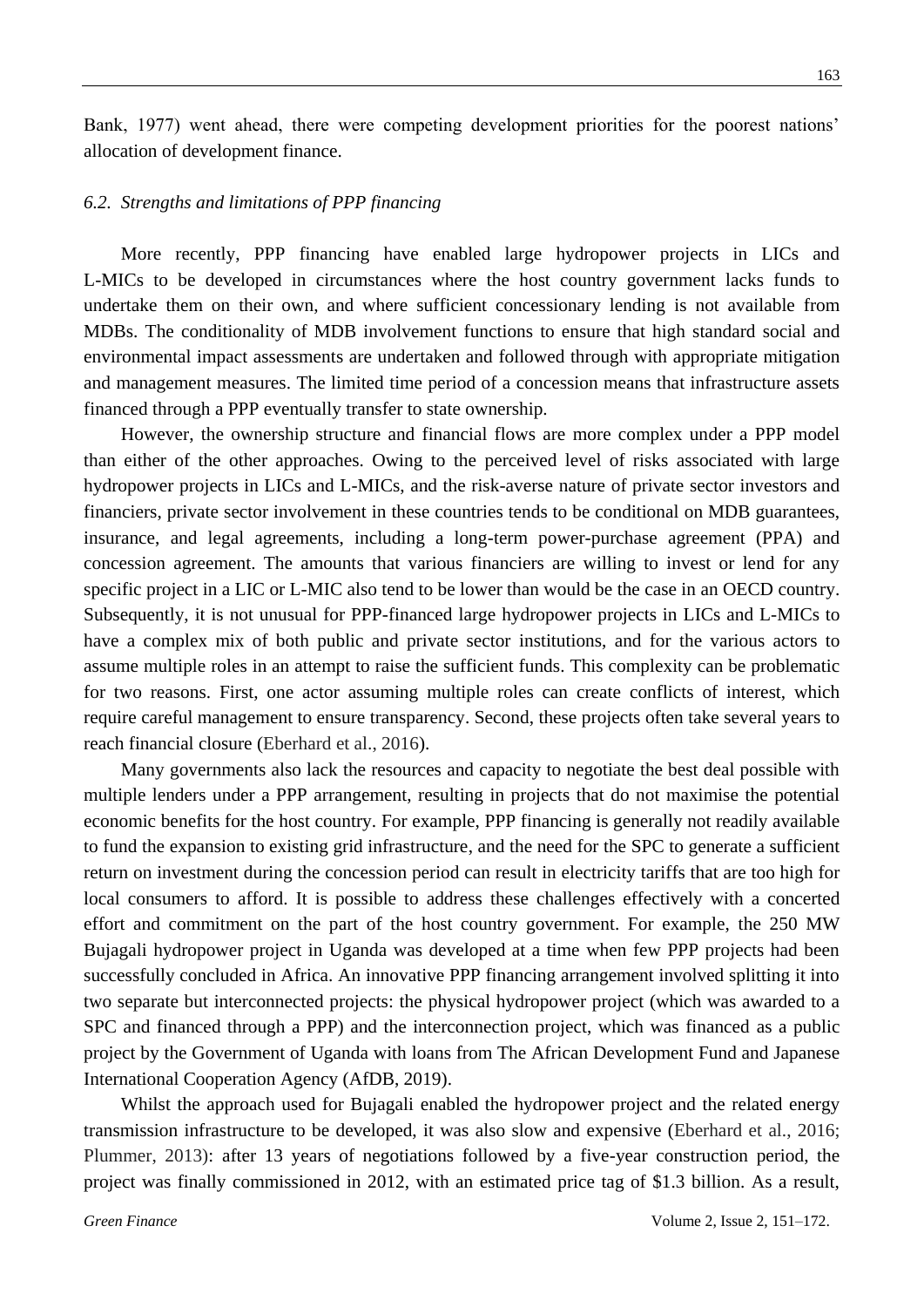Bujagali yielded expensive electricity when compared with the national electricity tariff, and anticipated decreases in tariff proved impossible. However, once the power project was operational and the risk profile was substantially reduced, the Government of Uganda was able to refinance the project. The outstanding debt was consolidated into a new debt package by a consortium of publicand private-sector investors (with Multilateral Investment Guarantee Agency and International Development Agency guarantees). The longer tenor (repayment period) of this loan reduced annual debt service, a saving which was passed on to consumers, cutting the cost of electricity generated by the plant by 30% (IFC, 2018).

#### *6.3. Strengths and limitations of new bilateral finance*

New bilateral finance offers a simpler financing option for LICs and L-MICs that are frustrated by the delays and complexity associated with the PPP structure. Given the economic benefits for the lending country, financing from new bilateral financing agencies is more plentiful and more easily accessible than concessionary debt from MDBs. From a contractual point of view, the simplicity of the bilateral financing arrangements means that they usually take less time to arrange. The loan is made directly to the host country government, who will own the project from the beginning. There is no privately-owned SPC who will need the security of a power purchase agreement or a concession agreement. Public sector procurement rules can be sidestepped, and the environmental and social impact assessment requirements may rely solely on the host country's own protocols and capacity instead of the often complex criteria imposed by MDBs or multiple financiers under a PPP financing structure.

As a result, as long as the host country government is willing to comply with the conditions offered by the financing agency, bilateral finance can enable LICs and L-MICs to develop their energy infrastructure faster, while also providing their citizens with access to electricity at a lower cost. For example, Isimba took only six years from concept to commissioning, a third of the time that it took to develop the nearby PPP-financed Bujagali. As the delays feed into the costs, quicker financial close and construction can translate into lower electricity tariffs. In the case of Bujagali and Isimba, it is widely expected that the cost of electricity generated by Isimba will be significantly lower than Bujagali. However, whether or not this price difference materialises—or is passed on to end consumers—remains to be seen (Meyer et al., 2018; ODI, 2016).

In spite of offering these advantages, new bilateral finance arrangements come with conditions and constraints that can have long-term implications for the host countries. The fact that the financing is generally tied to the source country's contractors reduces the host country's choice over materials and technologies, and limits the scope for competitive procurement, raising concerns over reduced transparency (ODI, 2016). The host country government that assumes ownership of the project as soon as it becomes operational will also need to assume the responsibility over the operations and maintenance of a project that may be using technologies with which they are not familiar. Furthermore, this transfer of ownership upon commissioning can tempt contractors to cut costs during construction by compromising quality, as they will not be around if problems are discovered after the project commences operation, and their long-term guarantees of project performance are limited (Le, 2017).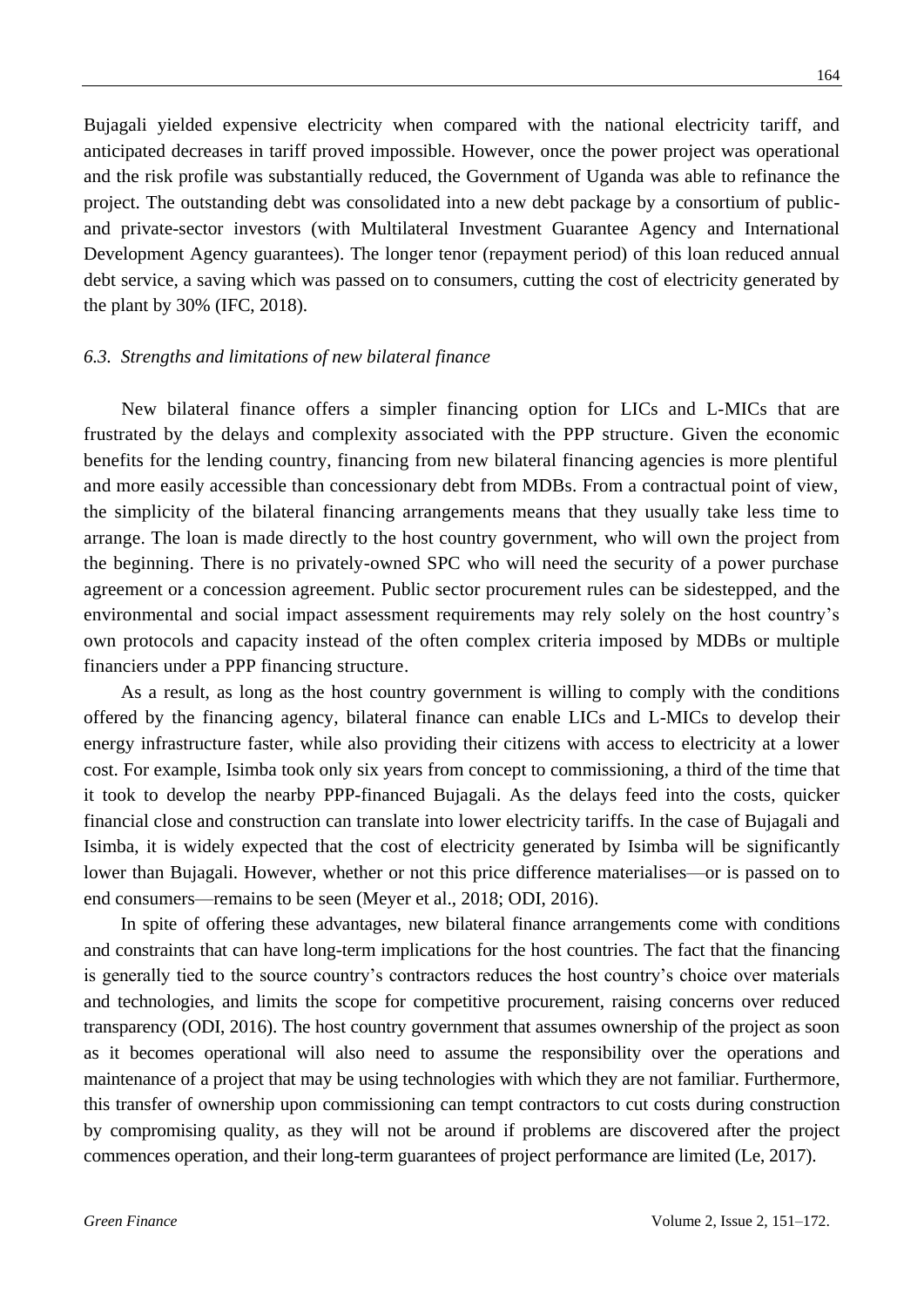The high level of debt that countries take on to finance large infrastructure projects may become a cause for concern, especially if several large projects are being developed simultaneously. In Uganda, Isimba is one of many large infrastructure projects (including road, rail and hydropower developments) that are either planned or under construction, to be built by Chinese firms and financed by Chinese lenders. The loan repayments for the various projects will overlap, requiring a separate government sovereign guarantee and resulting in a heightened level of indebtedness for Uganda, raising the risk that project-related revenues may be insufficient to support future debt servicing (ODI, 2016). To secure themselves against the risk of non-payment, the China Exim Bank predicated the loan for Isimba on Uganda's oil reserves, and issued 45% of it in the form of an export buyer's credit with floating interest rate. While these arrangements helped Isimba to achieve financial closure in a situation where it might have otherwise be considered "at risk" of insolvency, they have actually increased rather than reduced Uganda's economic vulnerability. This is because the oil market is highly volatile and the floating interest rate means that the interest on the loan may increase substantially over time if market conditions become unfavourable, exposing Uganda to possibly unaffordable interest payments (Eberhard, 2016; ODI, 2016). The risk associated with high indebtedness may become even more pronounced in the aftermath of the Covid-19 pandemic, the economic impact of which is expected to be particularly severe in LICs and L-MICs. Although international organisations such as World Economic Forum (WEF, 2020) have already called for a debt moratorium for developing countries—a request that MDBs will most likely comply with in extreme circumstances—the private sector is likely to be less forgiving and the response of new bilateral financiers is at present unclear.

New bilateral financing arrangements can also allow compliance with international environmental protection requirements and social responsibility guidelines to be circumvented, with potentially negative impacts. Chinese hydropower contractors, for example, have been content to allow host government agencies to take full responsibility for the assessment and mitigation of the social and environmental impacts of projects undertaken in turnkey arrangements with Chinese contractors and financiers (Hensengerth, 2013). While leaving the responsibility for impact assessment and management to the host country government may seem logical, a lack of capacity or institutional bias can lead to poor and delayed implementation of protocols, or even the overlooking of social and environmental impacts (Hausermann, 2018; Kirchherr et al., 2016). In Ghana, the Bui hydropower project, which was financed through a bilateral loan from China, has been subject to criticism by commentators who argue that the World Bank and international agencies declined financial support for the project due to its perceived social and environmental threats, including the flooding of over a fifth of the Bui National Park (Hensengerth, 2013; Obour et al., 2016; Yankson et al., 2018). However, China Exim Bank is increasingly adopting standard corporate social responsibility policies and is beginning to work with MDBs and bilateral agencies to gain greater exposure to international best practice (China Exim Bank, 2016; Gugler & Shi, 2009; Hensengerth, 2013).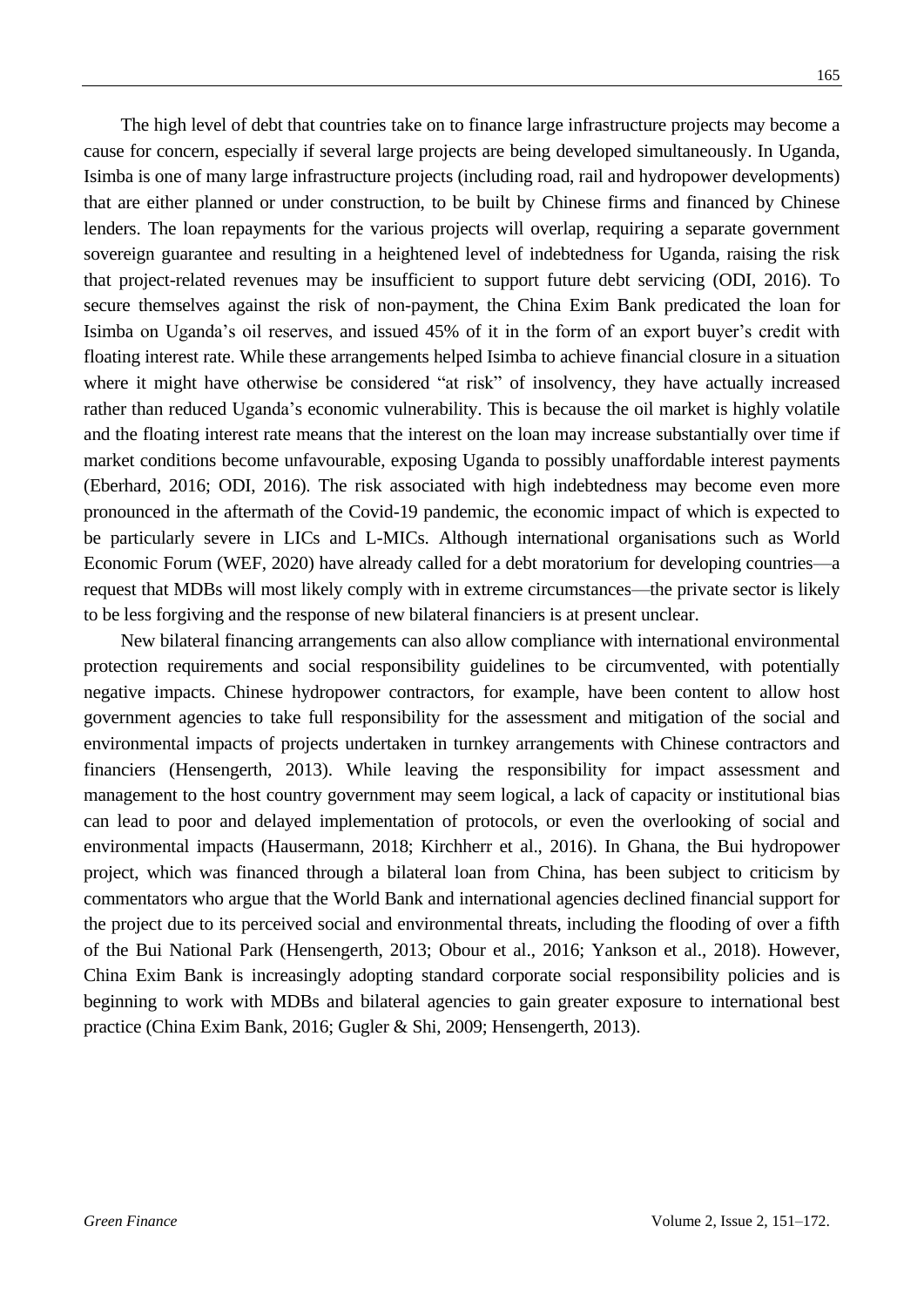|             | Public finance                  | PPP finance                      | New bilateral finance            |
|-------------|---------------------------------|----------------------------------|----------------------------------|
| Strengths   | Simple                          | Enables the construction of      | Simple                           |
|             | Government retains control      | infrastructure for development   | Enables the construction of      |
|             | and can ensure economic         | despite limits on government     | new public sector                |
|             | benefits are secured and that   | investment and borrowing.        | infrastructure for               |
|             | sustainability targets are met. |                                  | development, often in an         |
|             | Long-term financial gains of    | Long-term financial gains of the | accelerated timeframe.           |
|             | the project accrue to the       | project may partially accrue to  | Long-term financial gains of     |
|             | public sector and/or can be     | the public sector and/or can be  | the project accrue to the public |
|             | used to keep electricity        | used to subsidise tariffs for    | sector                           |
|             | tariffs affordable.             | vulnerable groups.               |                                  |
|             | MDB involvement can set a       | MDB involvement can set a        |                                  |
|             | benchmark for country           | benchmark for country            |                                  |
|             | standards for sustainability.   | standards for sustainability.    |                                  |
| Limitations | Large projects absorb a         | Need to negotiate complex        | Government may lack              |
|             | substantial proportion of       | packages and contracts may       | capacity to protect the host     |
|             | available public investment,    | over stretch government          | country interest or may have a   |
|             | limiting investment in other    | capacity.                        | poor negotiating position        |
|             | sectors.                        | Governments may lack capacity    | Increases government             |
|             | Limited availability of         | to negotiate a deal that would   | indebtedness.                    |
|             | public funds and                | maximise economic benefits to    | Need to service debt may         |
|             | concessionary debt finance      | the host country.                | prevent the implementation of    |
|             | for energy infrastructure       | Overall complexity causes        | affordable electricity tariffs.  |
|             | projects.                       | delays.                          | Lack of regulatory framework     |
|             | MDB involvement perceived       | Can be perceived as diluting     | on social and environmental      |
|             | as causing delays.              | government control of natural    | impacts may mean these are       |
|             | Governments may lack            | resources and allowing the       | overlooked or not adequately     |
|             | capacity and regulatory         | private sector to profit from    | mitigated.                       |
|             | frameworks to manage            | natural resource exploitation.   | Can be perceived as foreign      |
|             | environmental and social        |                                  | political interference in        |
|             | impacts without support         |                                  | domestic affairs and natural     |
|             | from MDBs.                      |                                  | resources.                       |

**Table 1.** Strengths and limitations of three financing models for large hydropower projects in LICs and L-MICs.

Note: Source: Authors' own summary drawing on data from multiple sources.

#### **7. Conclusions**

In this paper, we have described and compared the advantages and limitations of three financing models that are available, or have previously been used, for large hydropower development in LICs and L-MICs. The purpose of this analysis is to support informed public sector decision making in these countries as they consider the optimal development of their natural resources. Some smaller countries may only build one major infrastructure project each decade, and analysis such as presented here can assist them to navigate the changing landscape for infrastructure finance. To date, PPPs and new bilateral finance have been successfully used to finance several large hydropower projects across many LICs and L-MICs, but the full implications of utilising these financing models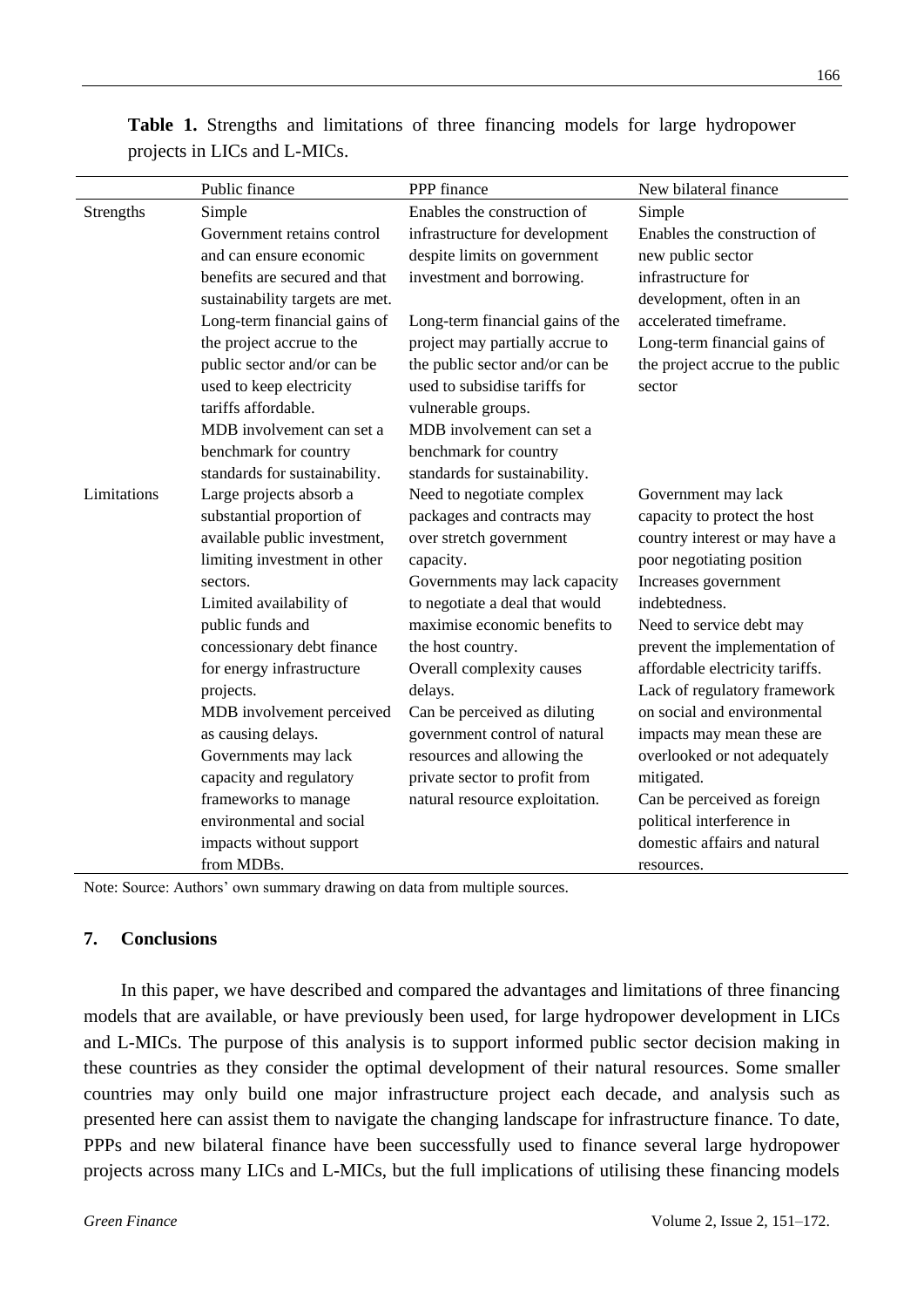has not been systematically explored. Many of the long term impacts of the choice of financing model are not immediately obvious and may be overlooked when under intense pressure to increase electricity generation capacity.

The majority of the untapped but technologically feasible hydropower potential is located in LICs and L-MICs, where it could be utilised to support environmentally sustainable socioeconomic development. At present, many of these countries are under multiple pressures to improve energy access, to facilitate economic growth, and to decarbonisation existing and future energy supply. Sustainable hydropower with equitable benefit sharing would enable them to progress towards various SDGs, including both environmental and socioeconomic goals. Hydropower could also support greater integration of intermittent renewable sources into the energy mix by providing energy storage and preserving grid stability.

However, low credit rating and limited financial resources in LICs and L-MICs make it difficult for these countries to harness their natural resources for socioeconomic development, especially through large infrastructure projects that require substantial upfront investment. Traditionally, such projects were funded with concessionary debt from MDBs and other public sector sources, although some financial input from the host country was still required. Over the past 30 years, the availability of public sector financing for large energy infrastructure projects has dwindled, and most new large hydropower projects in LICs and L-MICs are developed either with significant private sector involvement under the PPP model or with debt financing under new bilateral arrangements. Although MDBs remain active in hydropower project development in LICs and L-MICs, they are increasingly directing their limited resources to leveraging finance from the private sector through credit enhancement mechanisms, such as guarantees.

The extent to which LICs and L-MICs can benefit from PPPs and new bilateral finance depend on their ability to negotiate a deal that enables them to maximise the economic benefits from a project, and to minimise the potentially adverse aspects associated with each financing model. Policy initiatives such as a crackdown on corruption, reductions in red tape, and a clear regulatory framework for private investment and tariff setting could enable these countries to attract more private sector finance, making PPPs simpler and faster. Capacity building among government officials and better awareness of the full implications of some of the conditions that are included in the bilateral agreements could enable LICs and L-MICs to negotiate better deals with PPPs as well as bilateral lenders. For the future of hydropower development in these countries to be socially, economically and environmentally sustainable, it is essential to better equip the national governments to avoid exploitation of their natural resources for financial gain by foreign companies and governments without closing these economies completely to the potential development opportunities offered by private sector and bilateral finance.

LICs and L-MICs need to be adequately supported to access finance for projects that can address their needs without compromising their progress towards a zero carbon future. One of the key challenges is to develop financing models that ensure that the electricity generated from hydropower will be accessible and affordable to local consumers, without crippling the host country government's finances. In this context, there is a pressing need for further research to better understand the private finance sector's attitude to risk and consider why it remains so challenging, complex and timeconsuming for large hydropower projects in LICs and L-MICs to obtain finance. In undertaking this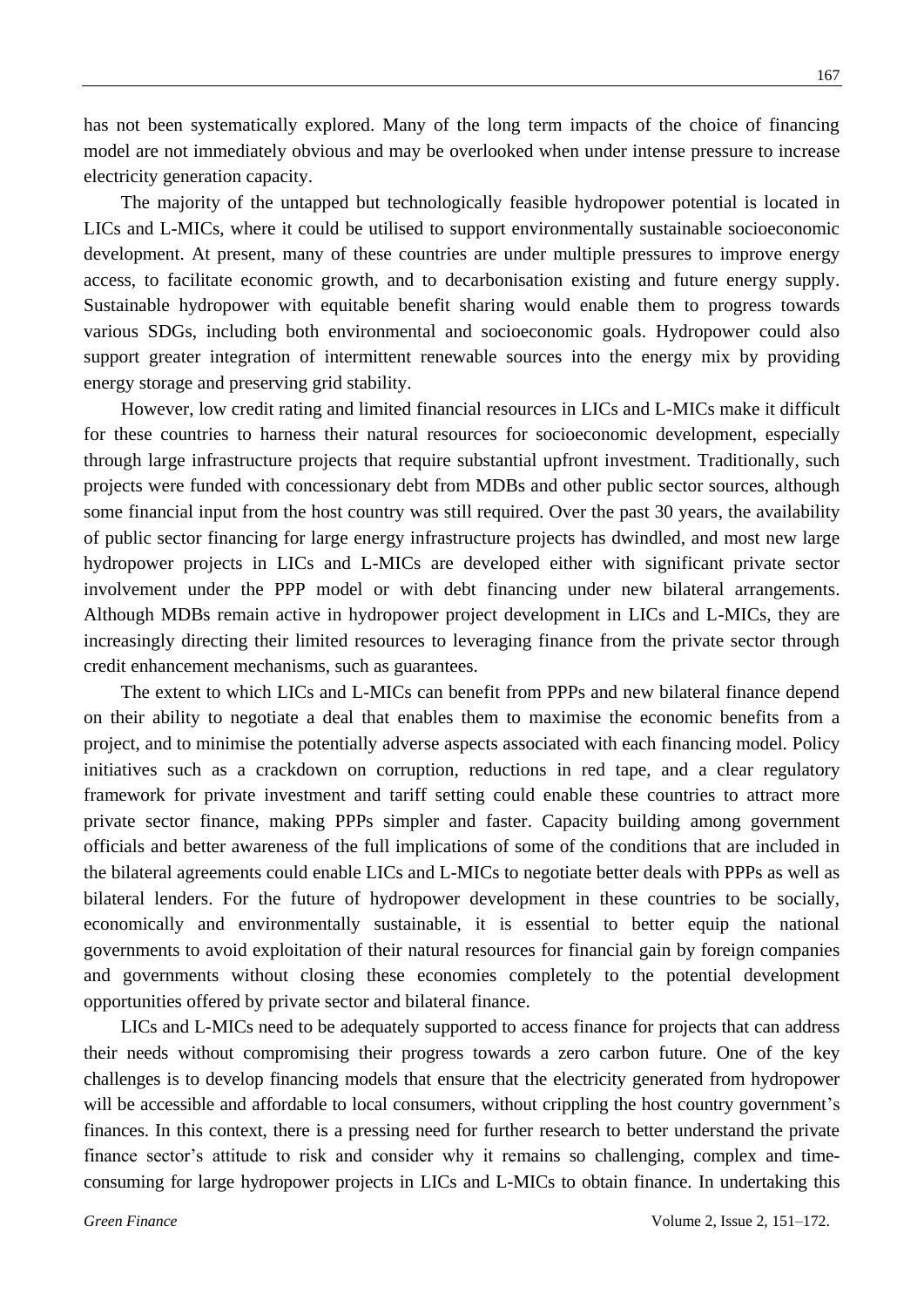research, the goal should be to simplify and thus accelerate the process of putting a PPP financing package in place. Future research should also consider the relationship of hydropower to intermittent renewables and green finance initiatives, such as green bonds, and the extent to which these synergies can be used to enhance the opportunities for project finance.

#### **Acknowledgements**

This paper was prepared with financial support from the UKRI Global Challenges Research Fund under a project called "FutureDAMS" (ES/P011373/1). The FutureDAMS consortium comprises some 30 researchers across various universities and research institutes working to improve the design, selection and operation of dams to support sustainable development.

## **Conflicts of interest**

All authors declare no conflicts of interest in this paper

### **References**

- AfDB (2019) Bujagali Interconnection Project—project completion report. Available from: [https://www.afdb.org/en/documents/document/uganda-bujagali-interconnection-project-project](https://www.afdb.org/en/documents/document/uganda-bujagali-interconnection-project-project-completion-report-101626)[completion-report-101626.](https://www.afdb.org/en/documents/document/uganda-bujagali-interconnection-project-project-completion-report-101626)
- African Energy (2018) Cameroon: Africa50 and Stoa acquire stakes in Nachtigal. Available from: [https://www.africa-energy.com/live-data/article/cameroon-africa50-and-stoa-acquire-stakes](https://www.africa-energy.com/live-data/article/cameroon-africa50-and-stoa-acquire-stakes-nachtigal)[nachtigal.](https://www.africa-energy.com/live-data/article/cameroon-africa50-and-stoa-acquire-stakes-nachtigal)
- Alam F, Alam Q, Reza S, et al. (2017) A review of hydropower projects in Nepal. *Energy Procedia,* 581–585.
- Authority BP [BPA] (2011) *Leaflet describing the Bui hydropower project, background and proposed benefits*, Accra: Bui Power Authority.
- Bitexco Power (2016) Investment signing ceremony. Available from: http://bitexco.com.vn/newdetail/uob-orix-to-invest-50m-in-vietnambased-bitexco-power 113.html.
- Blimpo MP, Cosgrove-Davies M (2019) *Electricity Access in Sub-Saharan Africa: Uptake, Reliability, and Complementary Factors for Economic Impact*, Washington DC: World Bank.
- Bottelier P (2007) China and the World Bank: how a partnership was built. *J Contemp China* 16: 239–258.
- Briscoe J (1999) The financing of hydropower, irrigation and water supply infrastructure in developing countries. *Int J Water Resour Dev* 15: 459–491.
- Bräutigam D (2011) Aid "with Chinese characteristics": Chinese foreign aid and development finance meet the OECD-DAC aid regime. *J Int Dev* 23: 752–764.
- Centre for Public Impact (2017) *The Bujagali Dam Project in Uganda*. Available from: https://www.centreforpublicimpact.org/case-study/bujagali-dam-project-uganda/.
- Chen W, Dollar D, Tang H (2016) Why is China investing in Africa? Evidence from the firm level. *World Bank Econ Rev* 32: 610–632.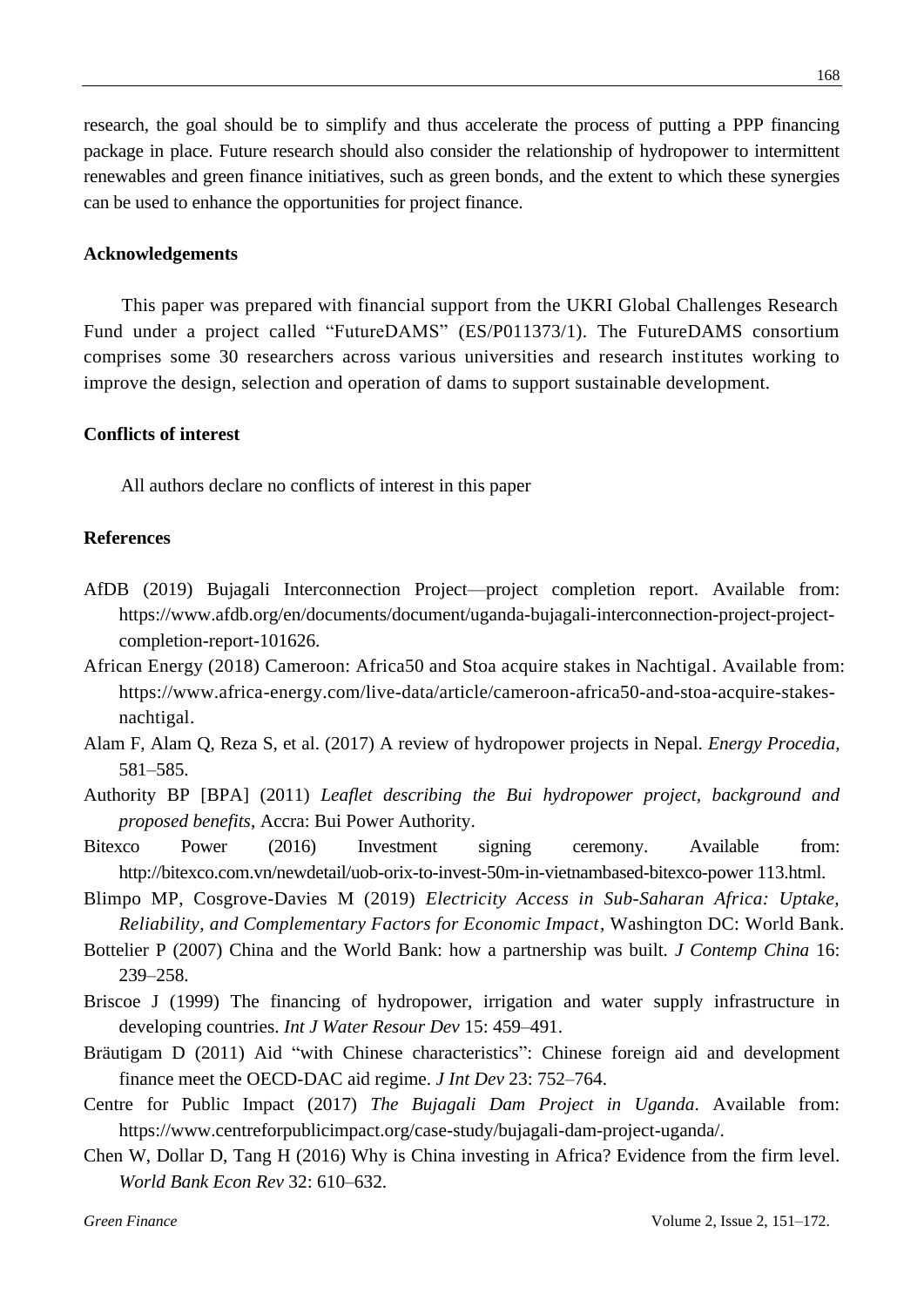- Cheng D, Shi X, Yu J (2020) The impact of the green energy infrastructure on firm productivity: evidence from the three gorges project in the people's republic of china. ADBI Working Paper No.1075, February 2020. Available from: https://www.adb.org/publications/impact-greenenergy-infrastructure-firm-productivity.
- China Exim Bank (2016) *White Paper on Green Finance*. Available from: [english.eximbank.gov.cn.](http://english.eximbank.gov.cn/)
- Corfee-Morlot J, Parks P, Ogunleye J (2019) Achieving Clean Energy Access in Sub-Saharan Africa. Available from: https://www.oecd.org/environment/cc/climate-futures/case-study-achievingclean-energy-access-in-sub-saharan-africa.pdf.
- Dreher A, Fuchs A, Parks BC, et al. (2017) Aid, China, and Growth: Evidence from a New Global Development Finance Dataset. AidData Working Paper #46. Williamsburg VA: AidData.
- Eberhard A, Gratwick K, Morella E, et al. (2016) *Independent Power Projects in Sub-Saharan Africa: Lessons from Five Key Countries*, Washington DC: World Bank.
- Equator Principles (2013) Equator Principles. Available from: https://equatorprinciples.com/wpcontent/uploads/2017/03/equator\_principles\_III.pdf.
- Gallagher K (2018) *China's global energy finance*, Boston: Global Development Policy Center, Boston University.
- Gugler P, Shi J (2009) Corporate social responsibility for developing country multinational corporations: Lost war in pertaining global competitiveness. *J Bus Ethics* 87: 3–24.
- Hausermann H (2018) "Ghana must Progress, but we are Really Suffering": Bui Dam, Antipolitics Development, and the Livelihood Implications for Rural People. *Society Natural Resour* 31: 633–648.
- Heiser W, Liu I, Sachdev KBS (2018) Chinese financing options for Southeast Asian hydropower projects. *Int J Hydropower Dams* 25: 40–44.
- Hensengerth O (2011) [Interaction of Chinese institutions with host governments in dam construction:](http://www.die-gdi.de/CMS-Homepage/openwebcms3_e.nsf/(ynDK_contentByKey)/ANES-8E5DH6?Open&nav=expand:Publications;active:Publications%5CANES-8E5DH6) [the Bui Dam in Ghana.](http://www.die-gdi.de/CMS-Homepage/openwebcms3_e.nsf/(ynDK_contentByKey)/ANES-8E5DH6?Open&nav=expand:Publications;active:Publications%5CANES-8E5DH6) Available from: [http://nrl.northumbria.ac.uk/15230/1/Interaction\\_of\\_Chinese\\_Institutions.pdf.](http://nrl.northumbria.ac.uk/15230/1/Interaction_of_Chinese_Institutions.pdf)
- Hensengerth O (2013) Chinese hydropower companies and environmental norms in countries of the global South: the involvement of Sinohydro in Ghana's Bui Dam. *Environ Dev Sustain* 15: 285–300.
- HSA (2019) Hydropower Sustainability Assessment Guidelines and Protocols. Available from: www.hydrosustainability.org.
- ICOLD (2011) Constitution status. Available from: [https://www.icold](https://www.icold-cigb.org/userfiles/files/CIGB/INSTITUTIONAL_FILES/Constitution2011.pdf)[cigb.org/userfiles/files/CIGB/INSTITUTIONAL\\_FILES/Constitution2011.pdf.](https://www.icold-cigb.org/userfiles/files/CIGB/INSTITUTIONAL_FILES/Constitution2011.pdf)
- IEA (2018) International Energy Agency statistics. Available from: [www.iea.org/topics/renewables/hydropower/.](http://www.iea.org/topics/renewables/hydropower/)
- IEA (2017) Southeast Asia energy outlook 2017. Available from: [https://www.iea.org/publications/freepublications/publication/WEO2017SpecialReport\\_Southea](https://www.iea.org/publications/freepublications/publication/WEO2017SpecialReport_SoutheastAsiaEnergyOutlook.pdf) [stAsiaEnergyOutlook.pdf.](https://www.iea.org/publications/freepublications/publication/WEO2017SpecialReport_SoutheastAsiaEnergyOutlook.pdf)
- IEA-ETSAP IRENA (2015) *Hydropower Technology Brief*. Technology Brief E06. Available from: https://www.irena.org/-/media/Files/IRENA/Agency/Publication/2015/IRENA-ETSAP\_Tech\_Brief\_E06\_Hydropower.pdf.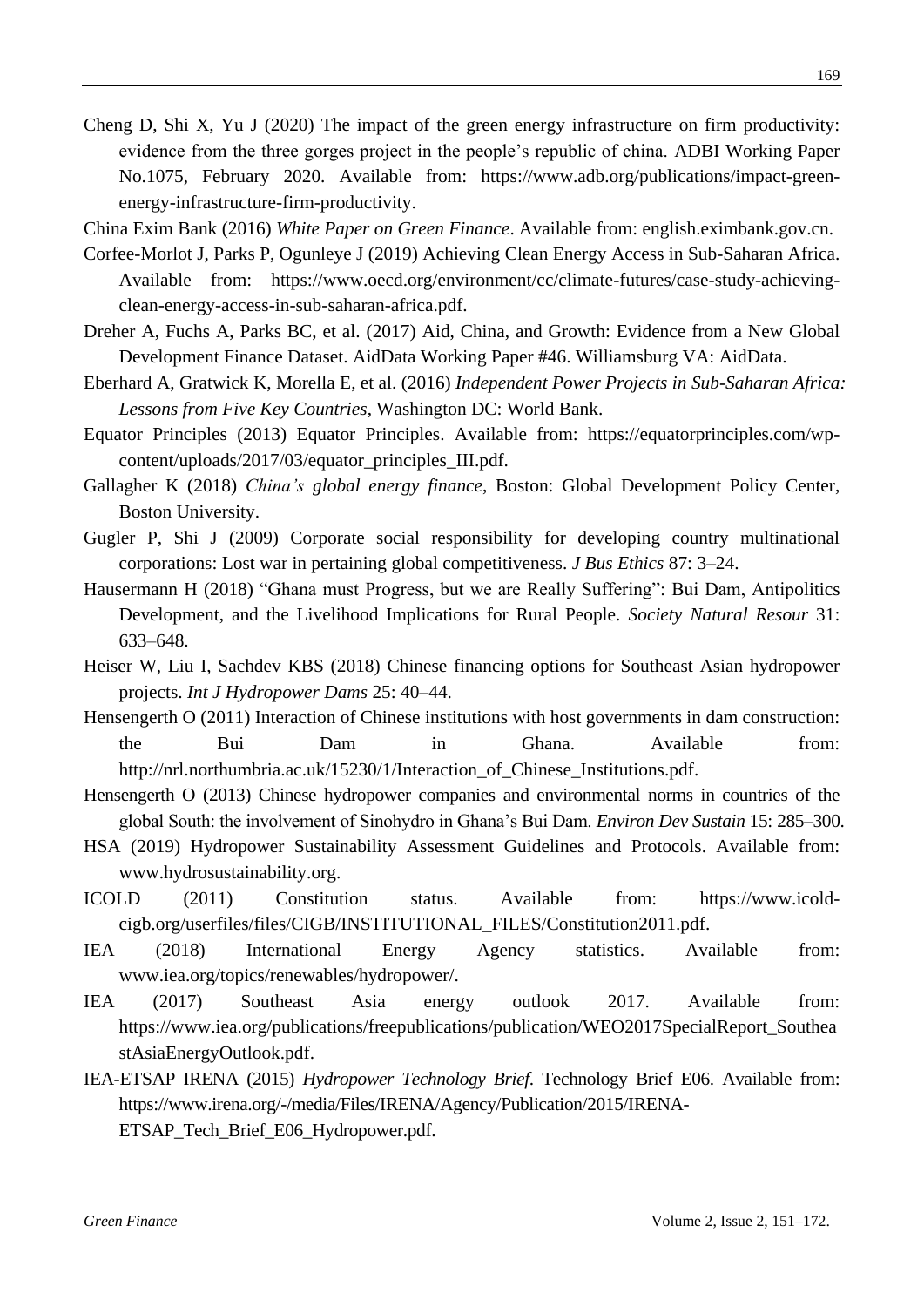- IFC (2015) Hydroelectric Power: A Guide for Developers and Investors. Available from: [www.ifc.org/wps/wcm/connect/06b2df8047420bb4a4f7ec57143498e5/Hydropower\\_Report.pdf.](http://www.ifc.org/wps/wcm/connect/06b2df8047420bb4a4f7ec57143498e5/Hydropower_Report.pdf)
- IFC (2017) Blended finance at IFC. Available from: [https://www.ifc.org/wps/wcm/connect/b775aee2-dd16-4903-89bc-17876825bad8/BF-factsheet](https://www.ifc.org/wps/wcm/connect/b775aee2-dd16-4903-89bc-17876825bad8/BF-factsheet-dec2017-01-print.pdf?MOD=AJPERES&CVID=m0Bft1u)[dec2017-01-print.pdf?MOD=AJPERES&CVID=m0Bft1u.](https://www.ifc.org/wps/wcm/connect/b775aee2-dd16-4903-89bc-17876825bad8/BF-factsheet-dec2017-01-print.pdf?MOD=AJPERES&CVID=m0Bft1u)
- IFC (2018) Pioneering responsible business standards: The Equator Principles at 15. Available from: https://www.ifc.org/wps/wcm/connect/news\_ext\_content/ifc\_external\_corporate\_site/news+and +events/news/insights/perspectives-i2c2 .
- IHA (2015) Sustainable Development Goals: how does hydropower fit in? Available from: [https://www.hydropower.org/blog/sustainable-developmentgoals-how-does-hydropower-fit-in.](https://www.hydropower.org/blog/sustainable-developmentgoals-how-does-hydropower-fit-in)
- Ingram E (2018) EDF, IFC, Republic of Cameroon sign agreements to build 420-MW Nachtigal hydropower plant. *Hydro Rev,* 11.
- IRENA (2019) Renewable capacity highlights. Available from: [https://www.irena.org/-](https://www.irena.org/-/media/Files/IRENA/Agency/Publication/2019/Mar/RE_capacity_highlights_2019.pdf?la=en&hash=BA9D38354390B001DC0CC9BE03EEE559C280013F) [/media/Files/IRENA/Agency/Publication/2019/Mar/RE\\_capacity\\_highlights\\_2019.pdf?la=en&h](https://www.irena.org/-/media/Files/IRENA/Agency/Publication/2019/Mar/RE_capacity_highlights_2019.pdf?la=en&hash=BA9D38354390B001DC0CC9BE03EEE559C280013F) [ash=BA9D38354390B001DC0CC9BE03EEE559C280013F.](https://www.irena.org/-/media/Files/IRENA/Agency/Publication/2019/Mar/RE_capacity_highlights_2019.pdf?la=en&hash=BA9D38354390B001DC0CC9BE03EEE559C280013F)
- Kirchherr J, Matthews N, Charles KJ, et al. (2017) "Learning it the hard way": social safeguards norms in Chinese-led dam projects in Myanmar, Laos and Cambodia. *Energy Policy* 102: 529–539.
- Le L (2017) *Building Hydropower Plants in Uganda: Who is the Best Partner?* Freeman Spogli Institute for International Studies, Stanford University and Johns Hopkins School of Advanced International Studies. Available from: [https://fsi.stanford.edu/publication/building-hydropower](https://fsi.stanford.edu/publication/building-hydropower-plants-uganda-who-best-partner)[plants-uganda-who-best-partner.](https://fsi.stanford.edu/publication/building-hydropower-plants-uganda-who-best-partner)
- Locher H, Hermansen GY, Johannesson GA, et al. (2010) Initiatives in the hydro sector post-World Commission on Dams—the Hydropower Sustainability Assessment Forum. *Water Altern* 3: 43–57.
- Markkanen S, Plummer Braeckman J (2019) Financing Sustainable Hydropower Projects in Emerging Markets: An Introduction to Concepts and Terminology. FutureDAMS Working Paper 003. Manchester: The University of Manchester.
- Merme V, Ahlers R, Gupta J (2014) Private equity, public affair: Hydropower financing in the Mekong Basin. *Global Environ Change* 24: 20–29.
- Meyer R, Eberhard A, Gratwick K (2018) Uganda's power sector reform: there and back again? *Energy Sustainable Dev* 43: 75–89.
- MIGA (2018) Nachtigal Hydro IPP. Available from: https://www.miga.org/project/nachtigal-hydro-ipp.
- Mott MacDonald (2009) Enhancing Development Benefits to Local Communities from Hydropower Projects: A Literature Review. Available from: http://documents.worldbank.org/ curated/en/406951468326991910/pdf/702810ESW0P1100tBenefits0Lit0Review.pdf.
- Obour P, Owusu K, Agyeman EA, et al. (2016) The impacts of dams on local livelihoods: a study of the Bui Hydroelectric Project in Ghana*. Int J Water Resour Dev* 32: 286–300.
- Overseas Development Institute (ODI) (2016) Age of Choice: Uganda in the New Development Finance Landscape. Available from: [https://www.odi.org/sites/odi.org.uk/files/resource](https://www.odi.org/sites/odi.org.uk/files/resource-documents/10459.pdf)[documents/10459.pdf.](https://www.odi.org/sites/odi.org.uk/files/resource-documents/10459.pdf)
- Oud E (2002) The evolving context for hydropower development. *Energy Policy* 30: 1215–1223.
- Pepermans G, Driesen J, Haeseldonckx D, et al. (2005) Distributed generation: definition, benefits and issues. *Energy Policy* 33: 787–798.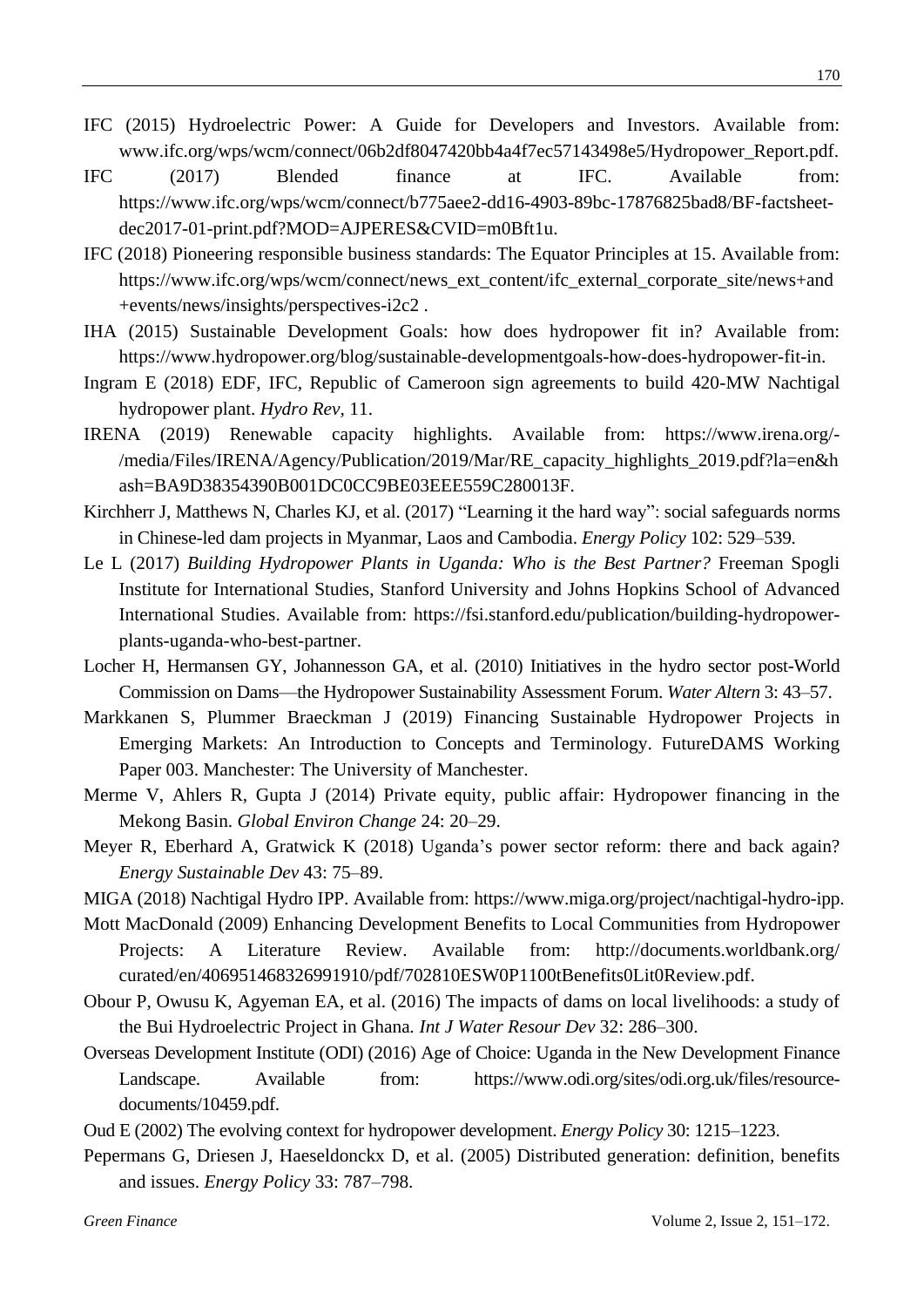- Plummer J (2013) Assessing the effects of pre-construction delay in hydropower projects. PhD Thesis. Cambridge: Department of Engineering, Centre for Sustainable Development, University of Cambridge.
- Plummer Braeckman J, Disselhoff T, Kirchherr J (2019) Cost and schedule overruns in large hydropower dams: an assessment of projects completed since 2000. *Int J Water Resour Dev,* 1–16.
- Poindexter G (2017) CTGC begins construction on the 16-GW Baihetan hydropower station in Southwest China. *Hydroworld* 8/2017. Available from: https://www.hydroreview.com/2017/08/03/ctgc-begins-construction-on-the-16-gw-baihetanhydropower-station-in-southwest-china/#gref.
- Porter IC, Shivakumar J (eds) (2010) *Doing a Dam Better: The Lao People's Democratic Republic and the Story of Nam Theun 2*, Washington DC: World Bank.
- Tirpak D, Adams H (2008) Bilateral and multilateral financial assistance for the energy sector of developing countries. *Climate Policy* 8: 135–151.
- WEF—World Economic Forum (2020) The argument for suspending debt payments for emerging economies throughout the pandemic. Available from: https://www.weforum.org/agenda/2020/04/suspend-emerging-developing-economies-debtpayments-covid19-coronavirus.
- World Bank (1961) Report to the International Bank for Reconstruction and Development—Uganda Electricity Board Project. Available from: documents.worldbank.org.
- World Bank (1962) Report and recommendations of the President to the Executive directors on a proposed development credit to India for the second Koyna power project. Available from: http://documents.worldbank.org/curated/en/560331468285881087/pdf/multi0page.pdf.
- World Bank (1973) Appraisal of Kafue Hydropower Project stage II, Zambia. World Bank staff appraisal report, 7 May 1973. Available from: documents.worldbank.org.
- World Bank (1977) Report and Recommendation of the President of the International Development Association and the International Bank for Reconstruction and Development to the Executive Directors on a proposed credit and proposed loans to the Republic of Malawi for a Third Power Project. Available from: documents.worldbank.org.
- World Bank (2005) Project appraisal report for Nam Theun II, Laos PDR. Available from: http://documents.worldbank.org/curated/en/250731468277466031/pdf/317640corr.pdf.
- World Bank Group (2014) Supporting Hydropower: An Overview of the World Bank Group's Engagement. Available from: http://documents.worldbank.org/curated/en /628221468337849536/pdf/91154-REPF-BRI-PUBLIC-Box385314B-ADD-SERIES-Live-wireknowledge-note-series-LW36-New-a-OKR.pdf.
- World Bank (2017a) State of Electricity Access Report 2017. Available from: [http://documents.worldbank.org/curated/en/364571494517675149/pdf/114841-REVISED-](http://documents.worldbank.org/curated/en/364571494517675149/pdf/114841-REVISED-JUNE12-FINAL-SEAR-web-REV-optimized.pdf)[JUNE12-FINAL-SEAR-web-REV-optimized.pdf.](http://documents.worldbank.org/curated/en/364571494517675149/pdf/114841-REVISED-JUNE12-FINAL-SEAR-web-REV-optimized.pdf)
- World Bank (2017b) *Maximizing Finance for Development (MFD)*. Available from: [https://www.worldbank.org/en/about/partners/maximizing-finance-for-development.](https://www.worldbank.org/en/about/partners/maximizing-finance-for-development)
- World Bank (2018) Cameroon: World Bank Group helps boost hydropower capacity. Press release. Available from: [https://www.worldbank.org/en/news/press-release/2018/07/19/cameroon-world](https://www.worldbank.org/en/news/press-release/2018/07/19/cameroon-world-bank-group-helps-boost-hydropower-capacity)[bank-group-helps-boost-hydropower-capacity.](https://www.worldbank.org/en/news/press-release/2018/07/19/cameroon-world-bank-group-helps-boost-hydropower-capacity)